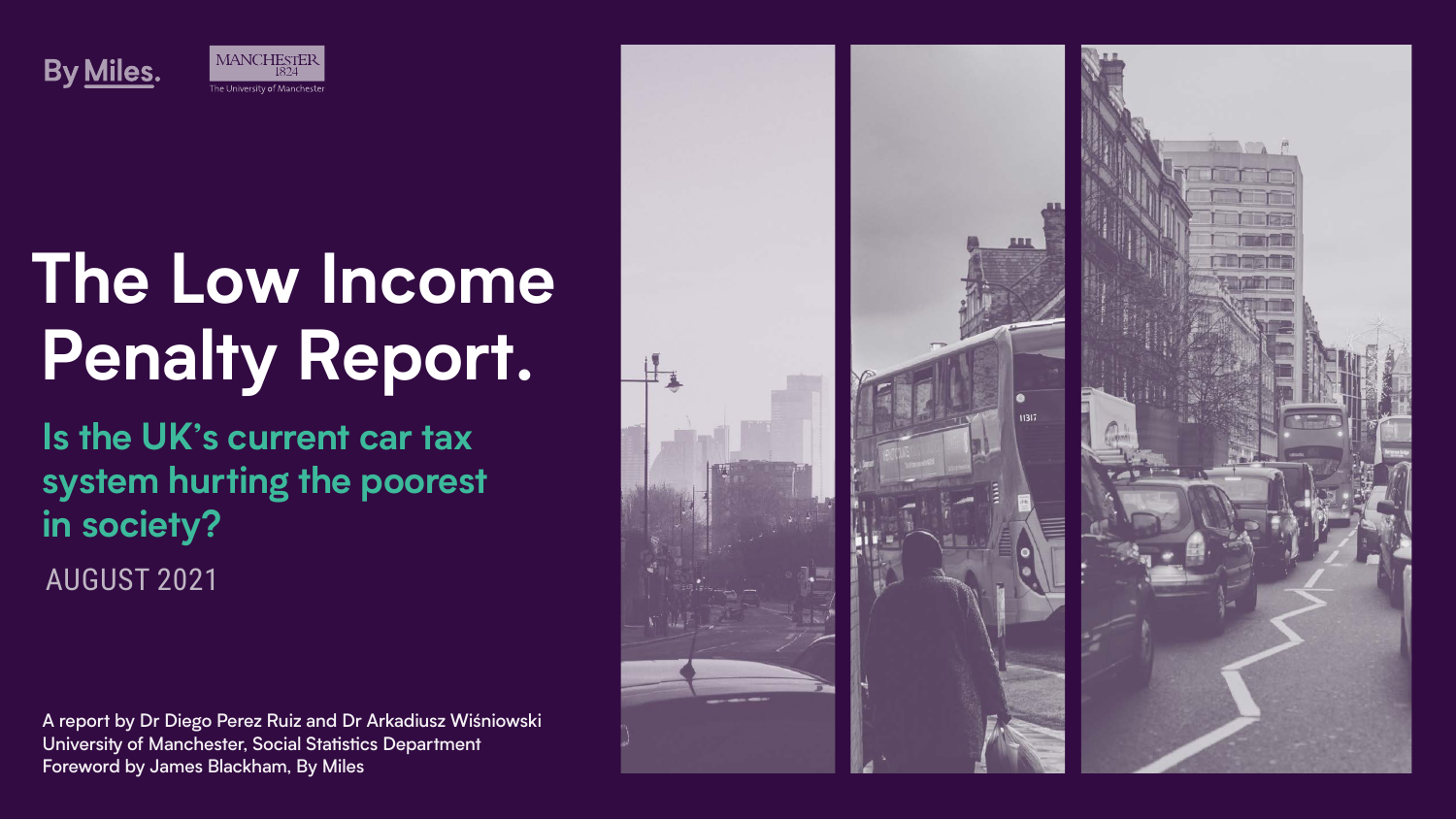# **Contents.** <sup>03</sup>

- Foreword from James Blackham.
- 04 Executive summary, key recommendations & introduction.
- 07 **Part one** income households.
- 09 **Part two** households owning and driving older cars.
- 14 **Part three** fewer trips.



Understanding the multitude of challenges faced by lower

Lower income households driving less and making

- 17 **Part four** The reality: Lower income households paying a 'Poverty Premium' for driving.
- 20 **Part five** Lower income households driving less and making fewer trips.
- 21 Key recommendations
- 22 References
- 23 About By Miles
- 24 Authors' note
- 25 Contact details

The impact of lower income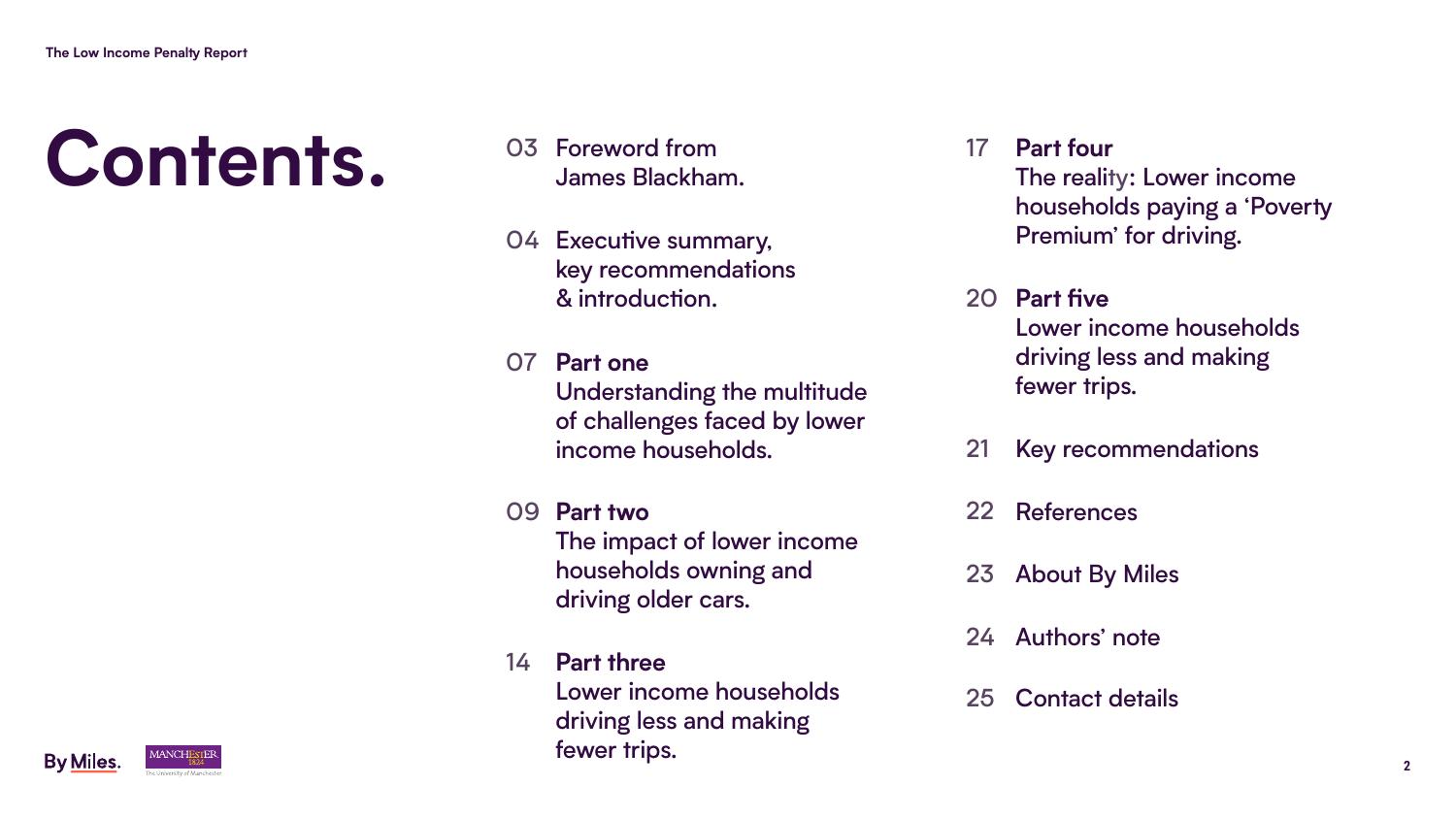## **Is the UK's current car tax system hurting the poorest in society?** Foreword from James Blackham

As long-standing campaigners for fairness in motoring, we commissioned this report to get to the bottom of a theory we've had for a while.







It's not controversial to suggest that those who use our roads the most should pay a proportional share for how much they use them. It makes sense to pay more if you create more congestion in our towns, and cause more wear and tear to our roads.

We've believed for some time that lower income households are subsidising more wealthy drivers when it comes to the UK's current flat-rate Vehicle Excise Duty (car tax), but until now we haven't been able to prove this. Some previous reports in the media even suggested that the opposite could be true.

Another initiative has been to incentivise the purchase of electric and hybrid cars. This is a step in the right direction, but we're concerned that, despite Government incentives, the high cost of these brand new cars is still leaving many cleaner and greener vehicles out of reach for lower income households.

In partnering with the University of Manchester, we knew we were teaming up with a socially aware and responsible organisation who would strive to get to the bottom of this important issue.

We've already seen positive examples of pay-as-you-use models in other areas of motoring, such as with congestion charging and Ultra Low Emissions Zones (ULEZ) incentivising behavioural changes.

The findings of this report are loud and clear. Lower income drivers face a triplelock of hardship at the hands of our current car tax system. Despite driving shorter distances, less often and being priced out of more efficient vehicles, these households are being used to prop up the driving habits of much wealthier households.

This became all the more important recently, following [IPCC's](https://www.ipcc.ch/report/ar6/wg1/downloads/report/IPCC_AR6_WGI_Full_Report.pdf) report and the [UN's 'code red' verdict](https://news.un.org/en/story/2021/08/1097362) on human-induced climate change. As a society we've already caused irreversible damage, but it's not too late to change our personal behaviours to limit future impact.

We firmly believe that a pay-by-mile car tax is the only fair and just solution.

We urge the Government to adopt a fairer approach for lower mileage drivers, charging and taxing motorists for the miles they actually drive and rewarding those who drive less. This new model would not only save lower income households money, but reduce congestion and emissions - which will benefit all road users, however they choose to travel.

Tames Blackhann

**James Blackham** CEO and co-founder of By Miles







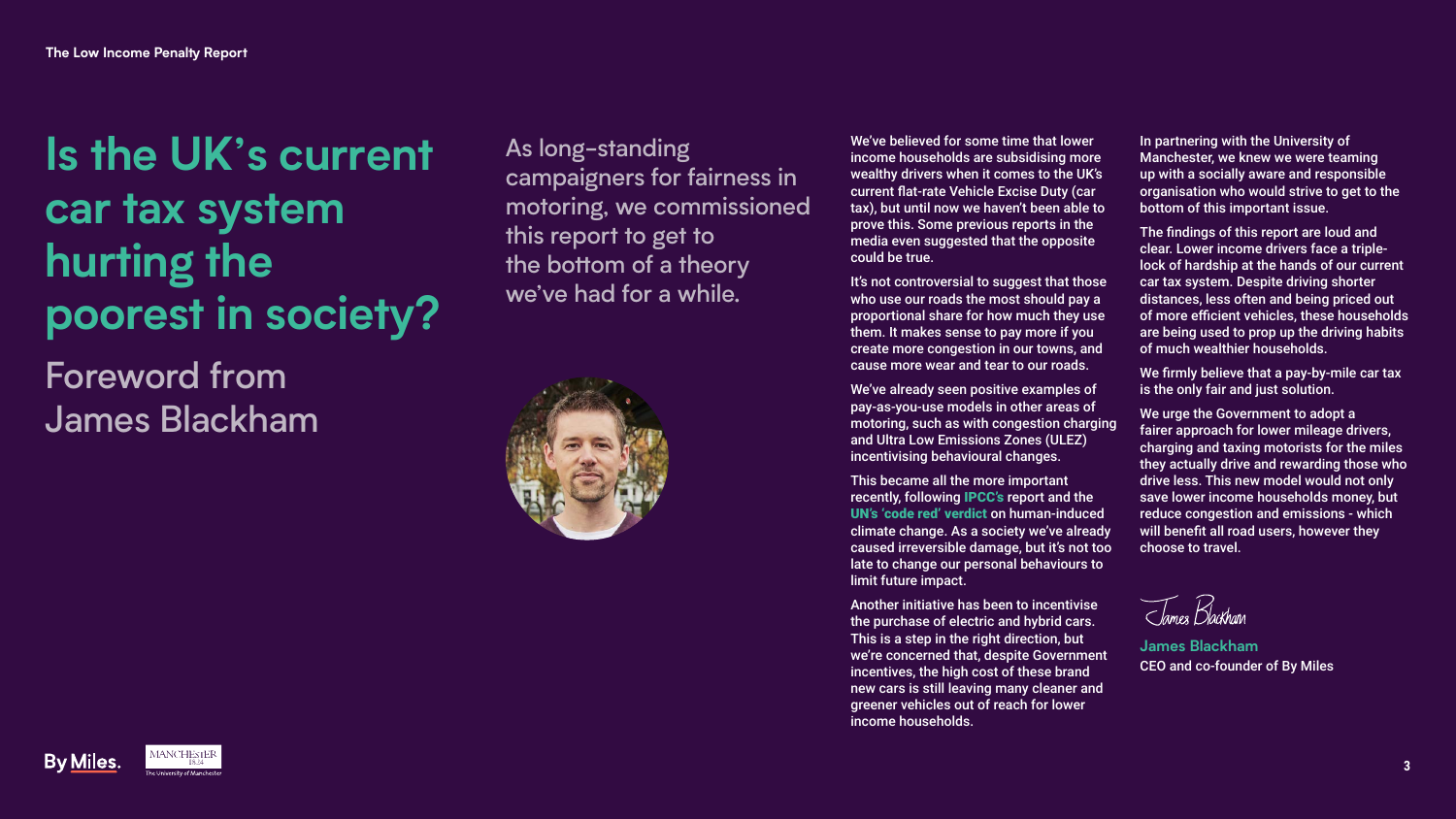

# **Executive summary.**

(registered in the last three years), compared to 28% from the highest-income households.

than the highest income bracket.

pay the cheapest tax bands (A-C). In the wealthiest group, this rises to nearly 30%.





than the lowest income households.

> Low income drivers being taxed over double per-mile than more wealthy road users.

pay the cheapest tax bands (A-C), compared with the highest income households.

# **15%**

**40%**

**fewer miles**

# **Only 22%**



# **26% 10 pence**

### **of households in the lowest income group own a new car**

**Lower income households drive**

**of drivers from low income households**

### **Highest income households drive**

### **vs. 3.2 pence per mile**

### **fewer low income households**

Key findings from the research.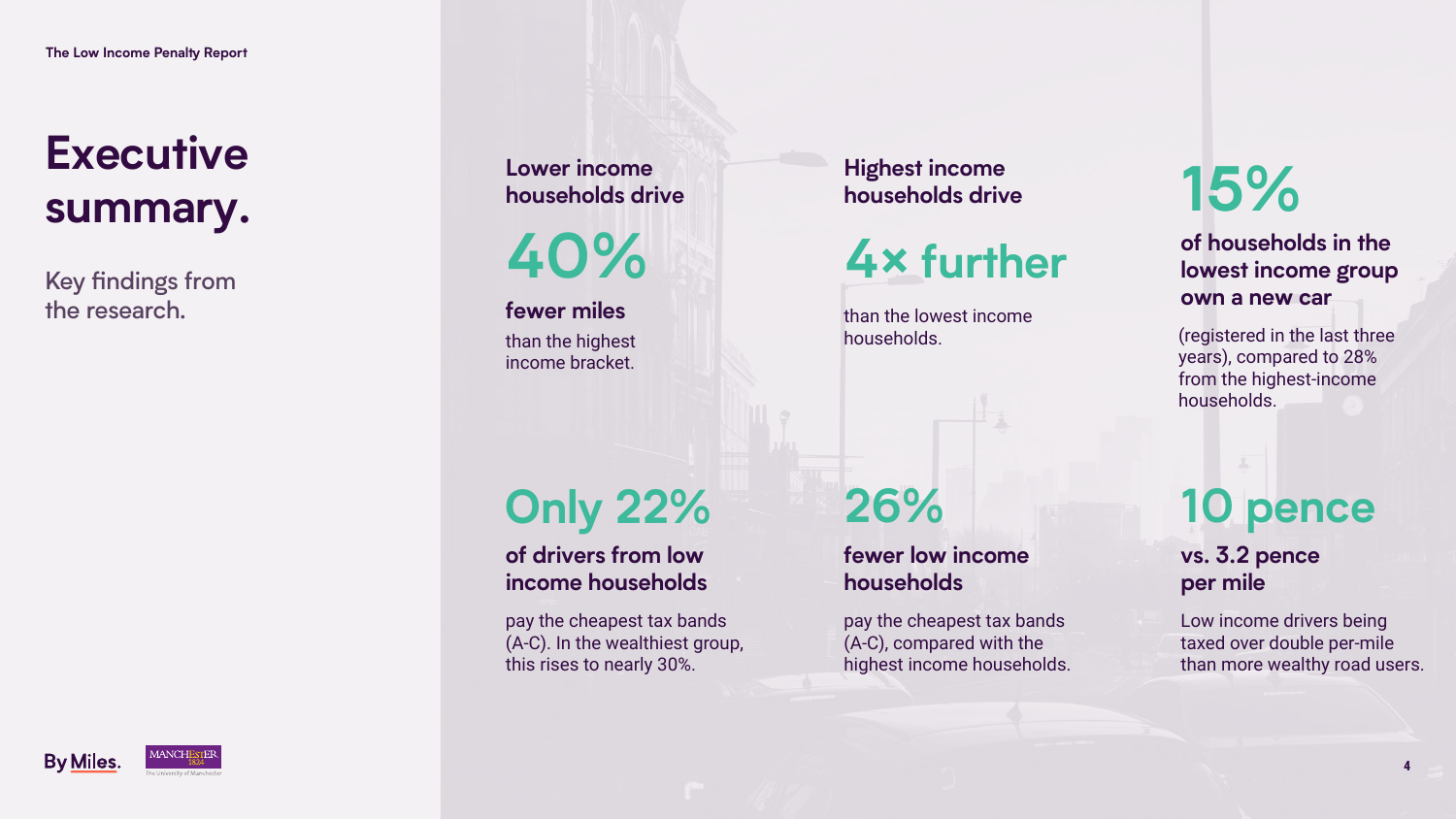## **The key recommendations.**

**1**

## **3**

## **2**

**4**

## **Replace VED (car tax) and Fuel Tax with a pay-by-mile tax system.**

Create a road tax system that not only takes into account the emissions and weight of the car, but also the number of miles travelled, replacing VED and Fuel Tax. This system would offset the penalty paid by the low-income households who travel less. Road pricing is the best alternative to support the need to replace tax revenue from Fuel Duty (we further point out that VAT is also paid at 20% on fuel), which would otherwise be lost.

## **Establish a pay-by-mile road tax that is used to improve roads.**

Car tax should be ring-fenced and actually spent on improving our roads – not just for drivers. This revenue is vital to fund the maintenance and building of our road network, and could also be used to improve public transport infrastructure or support the transition to electric vehicles, which would also benefit households without a car.\*

## **Apply the pay-by-mile tax at time of MOT, based on actual mileage driven.**

This will be a low tech and straightforward way of levying the fee and could be applied as a per-mile rate once annual mileage is recorded. Drivers from low income households who travel a lot still travel less than those in more affluent ones (Figure 4B), so are unlikely to be penalised by a pay-by-mile model. The so-called rebound effect (i.e. increase in vehicle fuel efficiency leading to more car travel) is likely to be smaller for low-income households\*\* when compared with more affluent ones.



### **Further incentivise lower income households to replace their cars with more efficient models.**

Provide incentives for low-income households, especially those in forced car ownership (e.g. where there are few public transport services available or it is unsafe to walk and cycle) to replace their cars with newer and more efficient ones. This can be done based on the existing Motability Scheme for those in receipt of a qualifying mobility allowance.

\*European Commission 2004 \*\*Stapleton et al. 2017



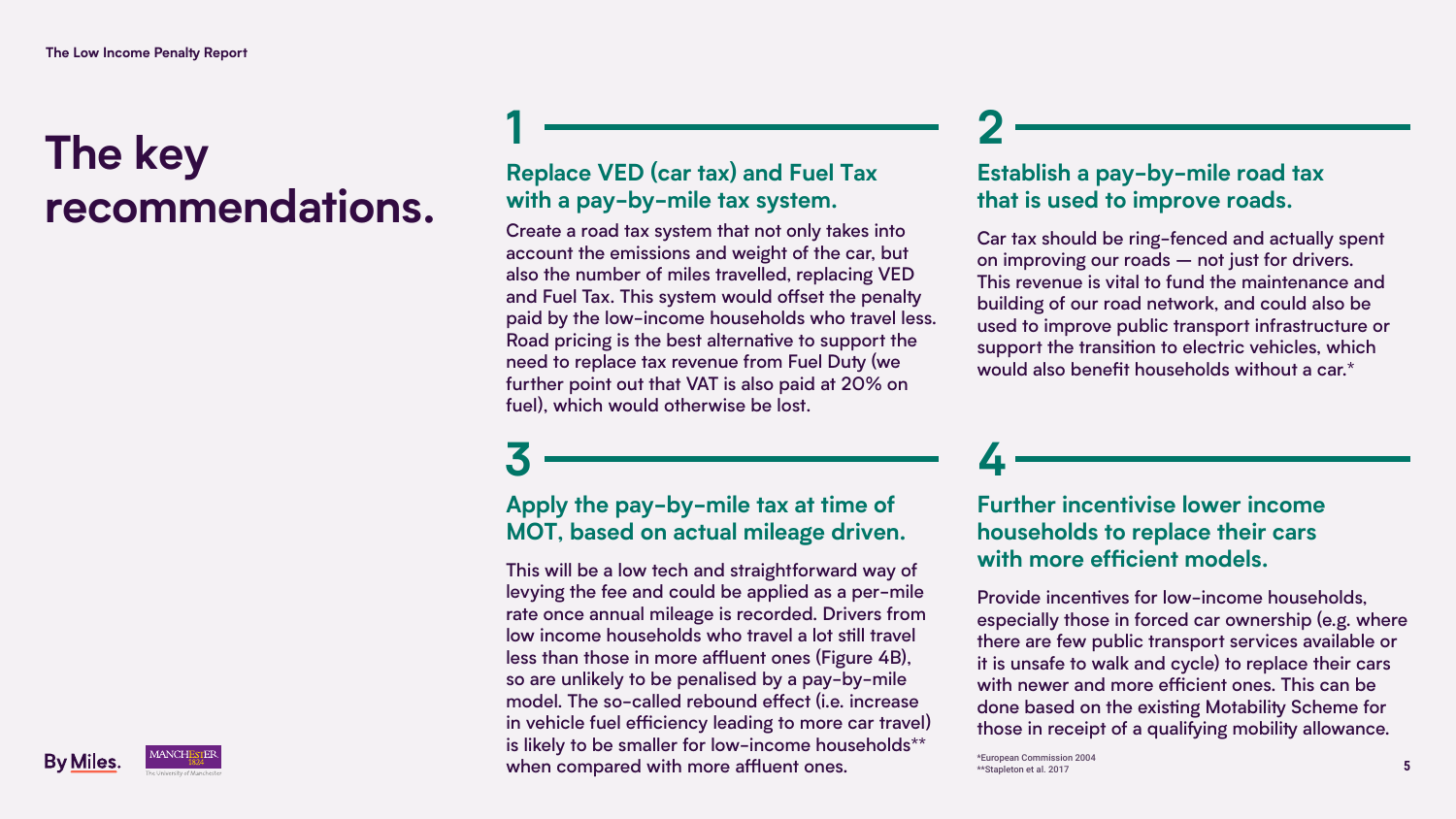## **Introduction.**



This report demonstrates the bias and social inequalities in mobility and accessibility across different social groups in England during the timeframe between 2002 and 2019. In this section, we demonstrate that there are stark mobility and accessibility inequalities between those with low incomes, compared to households with the highest incomes. In our analysis, we used the National Travel Survey (NTS). The NTS is a household survey of personal travel by habitants of England travelling within Great Britain. The survey has been collected for over 50 years on a regular basis. The NTS also collects data on household income, which provides the means to carry out the analysis of travel separated by income levels.

We began the analysis by establishing key patterns of travel using various modes of transportation. We have applied several inequality indicators to explore the scale, differences, and consistency of the travel patterns between lower and higher income groups.





Firstly, we analysed car ownership across different income households. Based on the NTS data, we found that low-income households tend to own older and fewer cars than households with higher income levels. Also, cars owned by low-income households are less efficient and therefore more likely to be in a more expensive tax band.

Following this, we analysed driving habits in England. We found that lower income households drive less, and that their travel distance is 40% shorter than higher-income households. In addition, low income households make fewer trips, on average.

These issues are important because unequal mobility can often have serious implications for social exclusion, equality of opportunities, wellbeing and quality of life.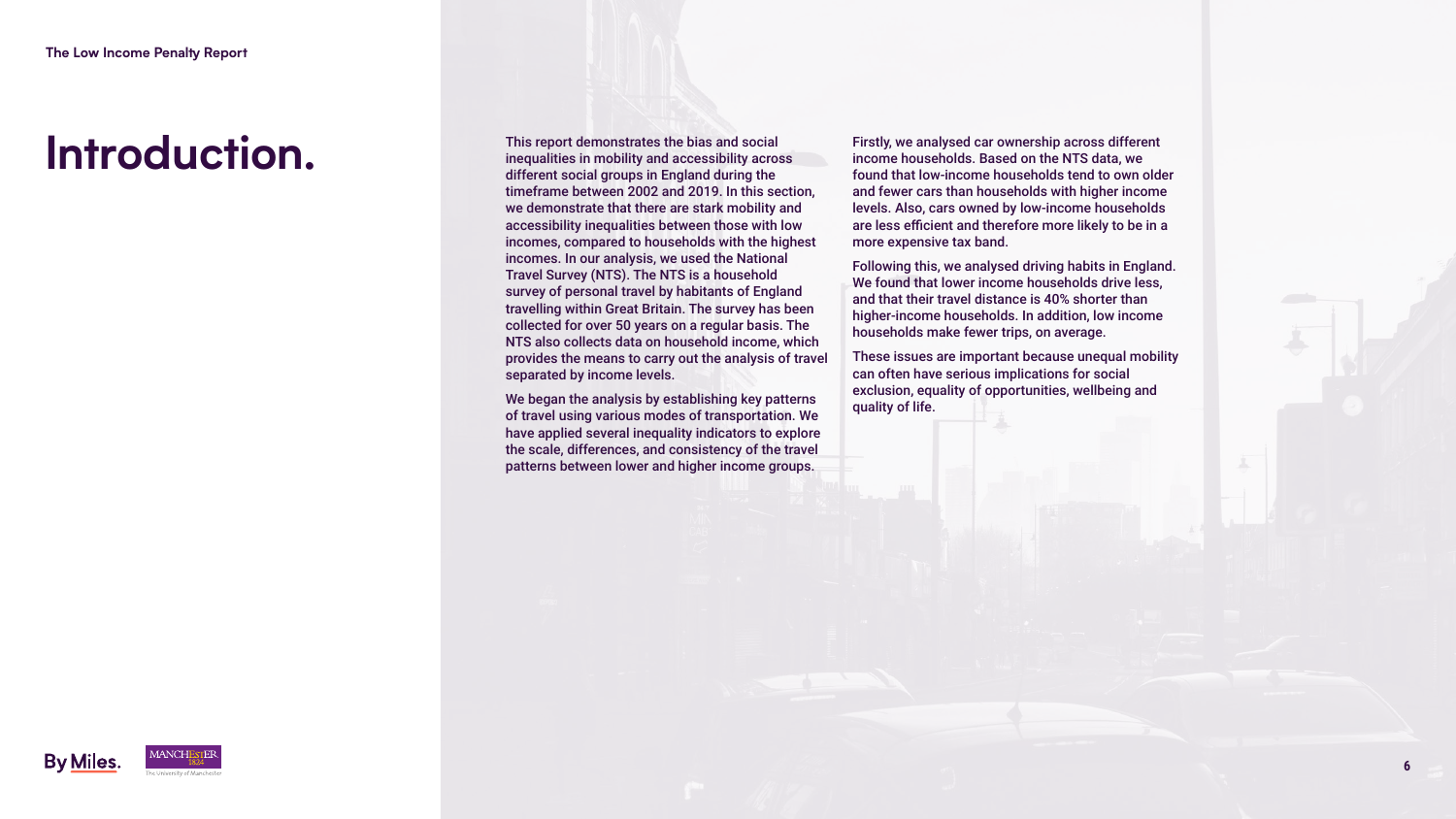**The Low Income Penalty Report**

Understanding the multitude of challenges faced by lower income households.







# **Part one.**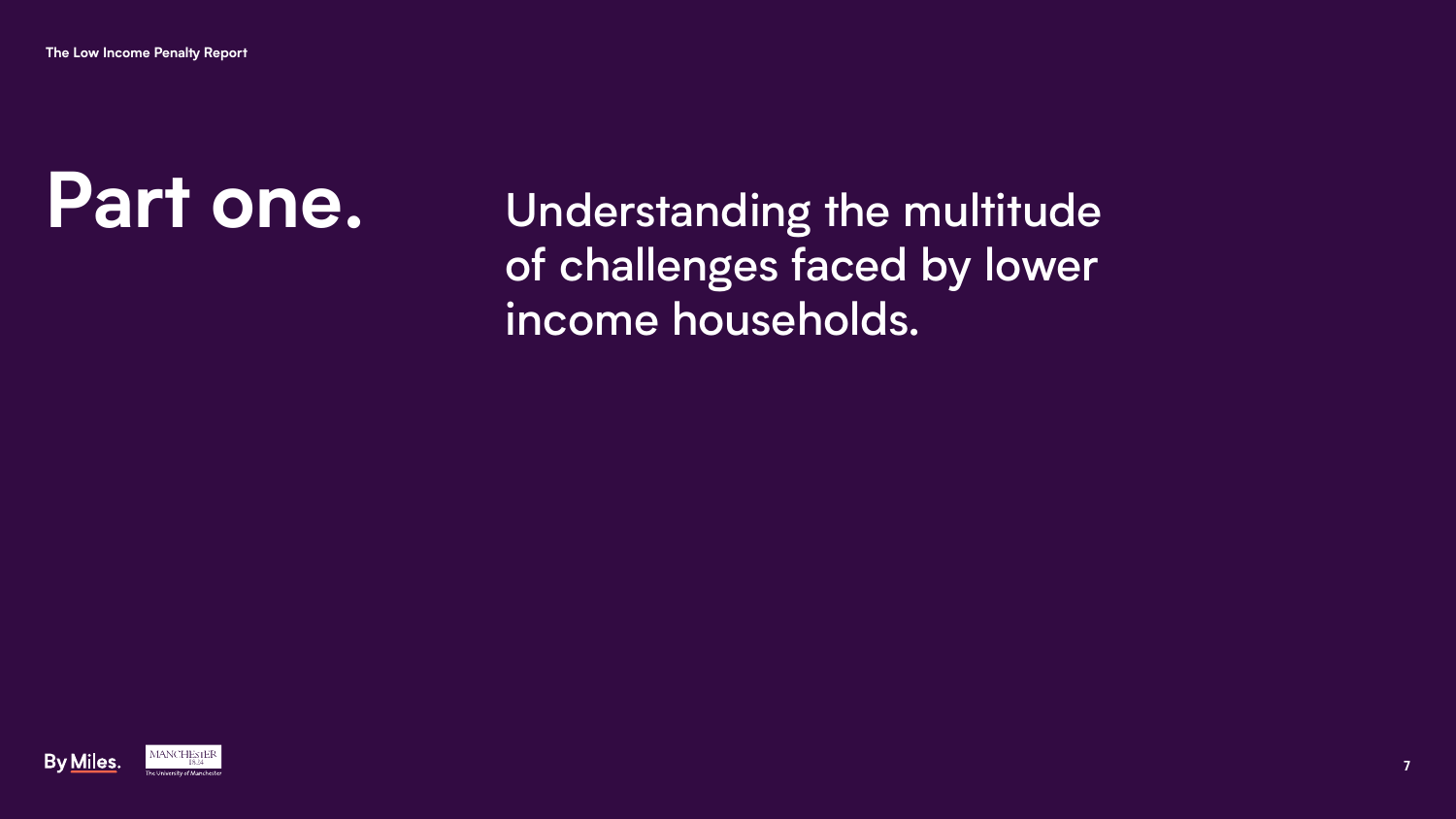| M. | v | I<br>۰. |
|----|---|---------|

Car travel has been slowly but steadily decreasing since around 2002 (Stapleton et al. 2017; Heinen and Mattioli 2019). As Banister (2018; 2019) highlights, there is strong evidence that the poorest in society travel shorter distances and make fewer trips, compared to the rich. Those on lower incomes also tend to be more likely to use buses, taxis, bicycles and walking as their main mode of transport.

According to the Joseph Rowntree Foundation (JRF 2021), in 2018/19 there were 14.5 million people living in poverty in the UK, when using a definition of a Minimum Income Standard (MIS). MIS is a benchmark of goods required for an adequate standard of living, including transportation. Since this research took place, income inequalities are projected to increase even further (Hood and Waters 2017). vehicles. Even though the technology development may render the purchase price of newer electric vehicles similar to petrol or diesel ones, low-income households may still not be able to benefit from those lower costs (Lucas et al. 2019). For the purpose of this report, **household income** is defined in the National Travel Survey (2018) as 'the total gross income of all household members before

As a method of transport, private car ownership is relatively affordable and available to about 70% of the adult population in the UK (Banister 2019). However, the poorer households use it much less than the rich, in terms of the number of trips, distance and time spent travelling (Banister 2018; Lucas et al. 2019). Banister (2019) sees that as a "double injustice", where those with lower incomes and lower levels of mobility are penalised through higher road death rates and higher levels of pollution (cf. Lucas et al. 2019). 1

The cost of new vehicles and the current car tax and insurance pricing model is creating further inequality for the low income households. This is especially important in light of the growing use of electric

the deduction of tax, National Insurance and pension contributions'. The income is adjusted for household size as well as inflation by using Retail Price index from the month the interview was carried out.

The **low-income household** is defined as a household with income in the lowest 20% in England, averaged over a given year. For example, in the financial year 2019/2020, the first quintile point was £18,125, equivalised to take into account a households' size and composition (ONS, 2020). That is, all households with their equivalised income lower than this point have been defined as low-income households. 13.4 million individuals, or 6.2 million households, were in this group.

In contrast, the fifth quintile contains 12.9 million individuals, or 5.4 million households, whose gross equivalised income in the financial year 2019/2020 was higher than £49,066. Children and people aged over 70, as well as women, are more likely to be in the lowest income quintile, while low-income households were also more likely to comprise of single adults or single parent families, and were more likely to include persons belonging to non-White ethnic minorities (Lucas, 2012).

1 For a discussion on fairness, equity and social justice in the context of transportation, see, e.g., Karner et al. (2020) and Hail and McQuaid (2021).

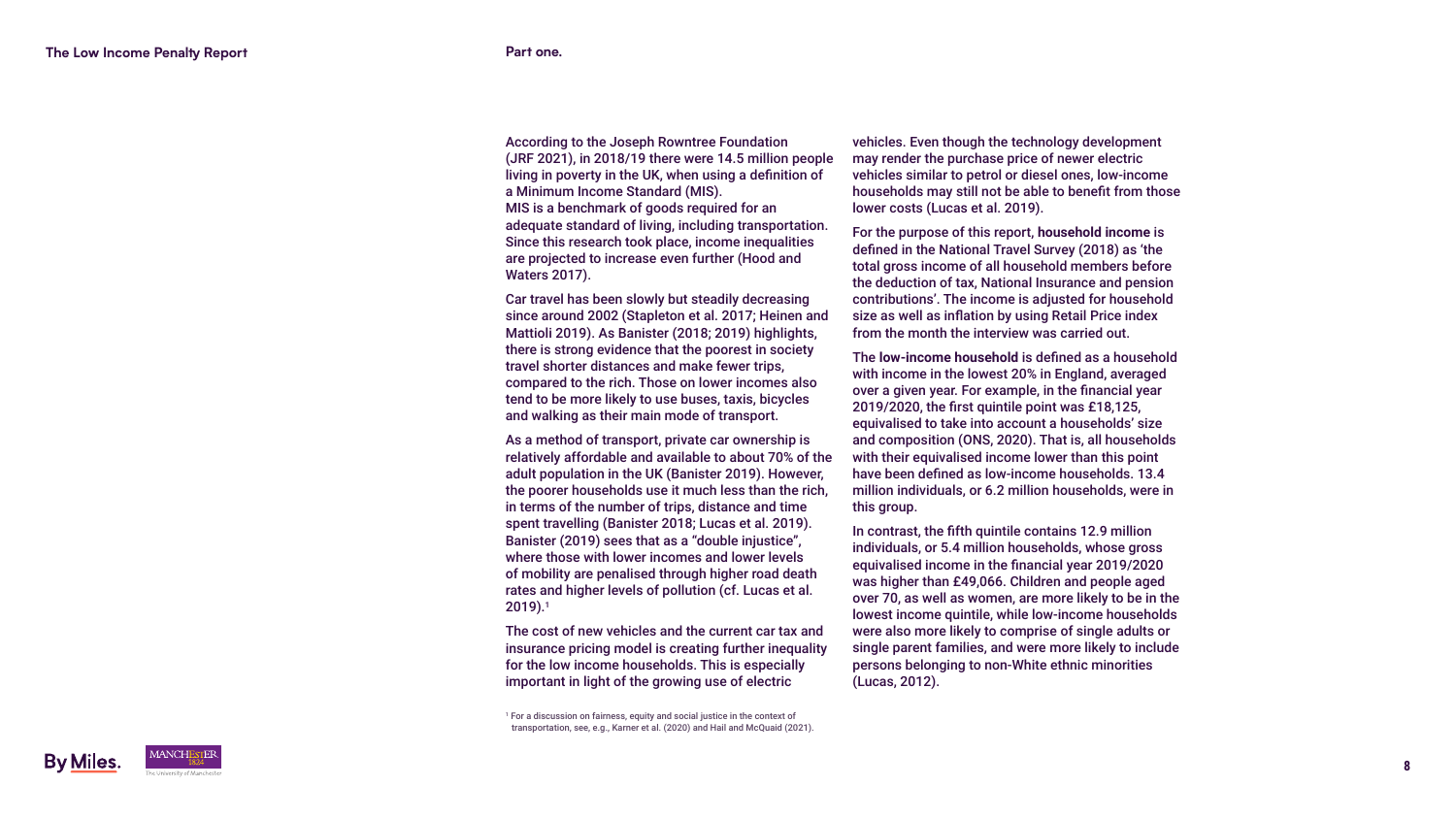

**The Low Income Penalty Report**

The impact of lower income households owning and driving older cars.







# **Part two.**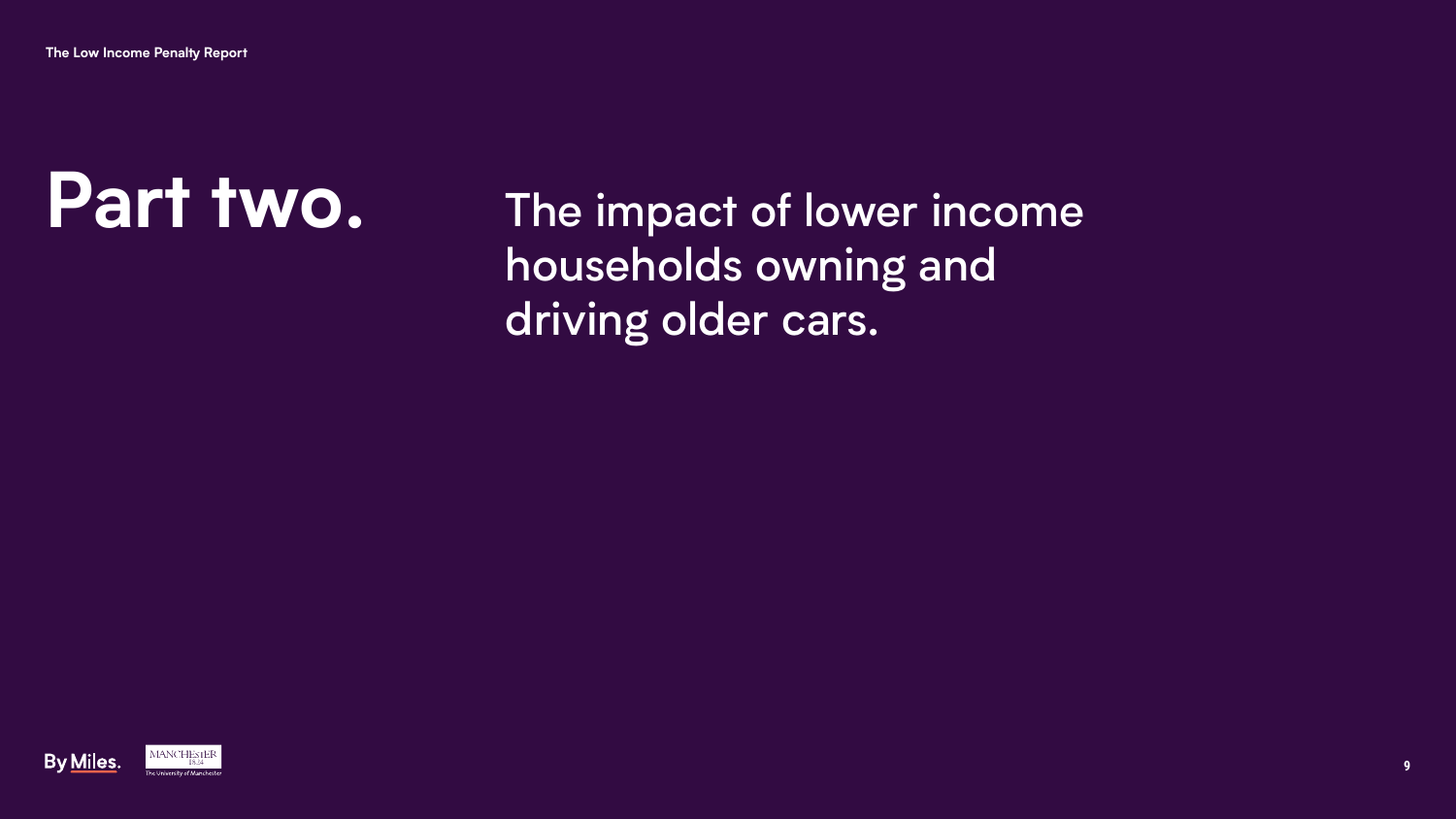

| We begin by looking at the distribution of car<br>ownership by different income levels. The low-income<br>households are, as defined in Section 3, households<br>with income in the first quintile of all incomes in<br>England, averaged over a given year. The results of<br>the analysis are based on the data from the National<br>Travel Survey (NTS). <sup>2</sup> The specific tables from the<br>NTS are shown in Table 1.            | <b>Table 1. Nationa</b> |                            |
|-----------------------------------------------------------------------------------------------------------------------------------------------------------------------------------------------------------------------------------------------------------------------------------------------------------------------------------------------------------------------------------------------------------------------------------------------|-------------------------|----------------------------|
|                                                                                                                                                                                                                                                                                                                                                                                                                                               | <b>NTS0101</b>          | Trips, distar              |
| Over the past 50 years, there has been a steady<br>flow of research on populations who are 'transport<br>disadvantaged', normally interpreted as those with<br>limited access to transport, and the implications of<br>this disadvantage. In this section, we discuss the<br>unequal distribution of travel between social groups,<br>including car ownership, the issue of affordability<br>of the right vehicle and how likely lower income | <b>NTS0103</b>          | Average nu<br>England, 20  |
|                                                                                                                                                                                                                                                                                                                                                                                                                                               | <b>NTS0105</b>          | Average dis<br>England, 20 |
| households are to own older cars.                                                                                                                                                                                                                                                                                                                                                                                                             | <b>NTS0107</b>          | Average dis<br>modes.      |





\*The figures used in the table are National Statistics and the results presented are weighted. The survey results are subject to sampling error.



## **Travel Survey and table title.\***

Ince travelled, and time taken in England.

Imber of trips by main modes - index: 002 onwards.

stance travelled by main modes - index: 002 onwards.

stance travelled by selected private transport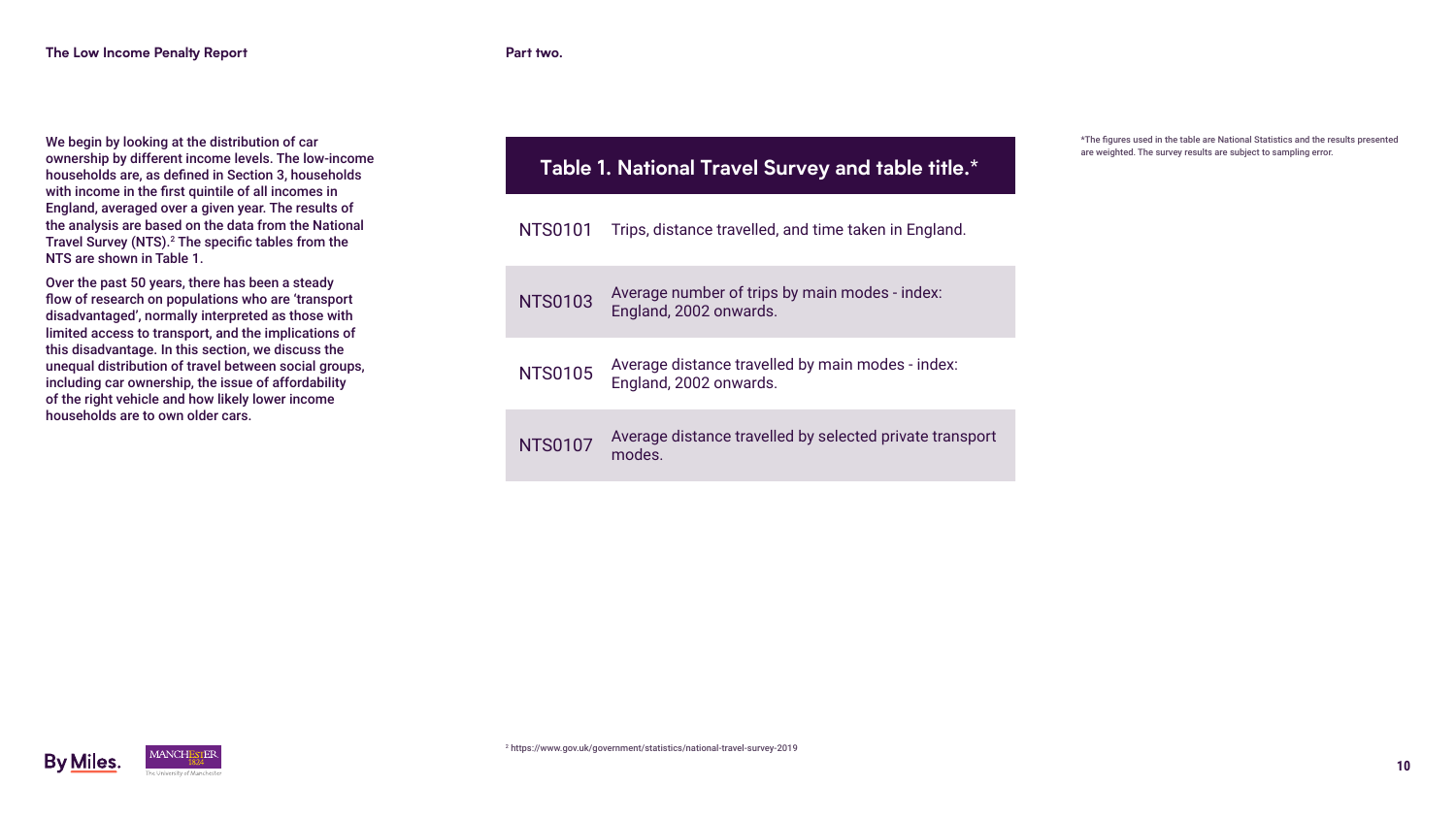

We start our analysis by showing the accessibility to a car for different income levels. Figure 1 shows how low-income households have lower levels of access to a car than households with higher incomes. Although the level of non-car ownership in the lowest income households has been steadily decreasing over the last 17 years, over 50% of the lowest income households still do not have access to a car. Regarding the level of single-car ownership, the level does not vary over the income groups and over the years (see Appendix). This can be explained primarily by affordability and other factors such as the availability of public transport (Lucas, 2012).

As mentioned in Section 3, access to cars in the UK is common (Banister 2019). However, low-income households are generally unable to afford newer, more efficient and greener cars (Lucas et al. 2019). We assess the access to more efficient cars by analysing a) car tax rates paid and the b) the age of the cars owned by households with various levels of income.







#### **Figure 1. Household accessibility to car by income quintile 2002-2019.**

Data source: Based on DfT National Travel Survey expression of the state of the Data source: Based on DfT National Travel Survey





#### **Households with two or more cars by income quintile. 2002-2019.**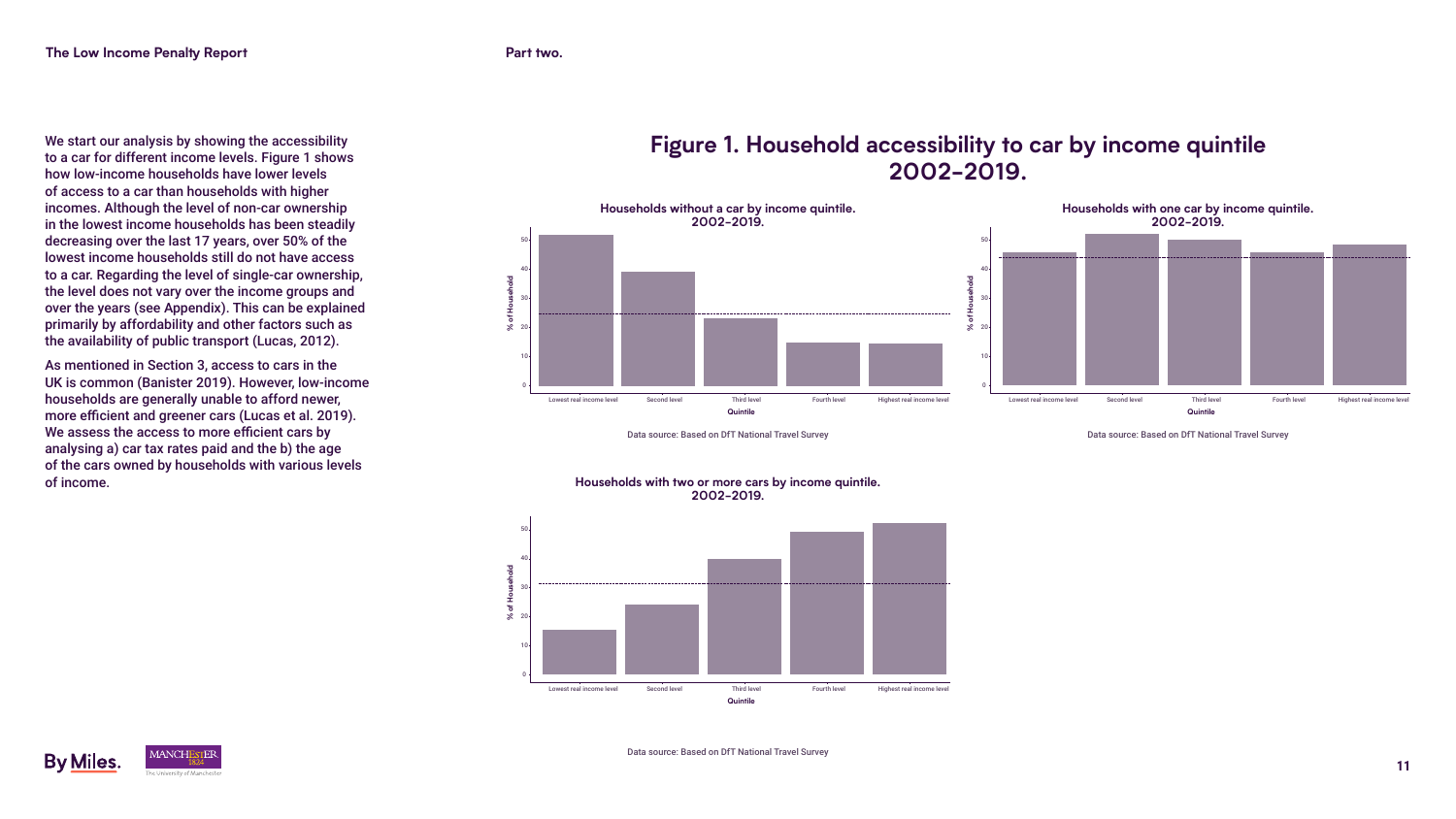

The NTS uses vehicle tax rates for cars registered between 1 March 2001 and 31 March 2017<sup>3</sup>. These rates are based on fuel type and CO2 emissions. The lowest tax band (A), with CO2 level of up to 100g/ km, has no cost, in order to incentivise ownership of electric, emission-free vehicles. Tax bands B and C, for petrol and diesel cars with CO2 emissions of up to 120g/km, cost £20 and £30, respectively<sup>4</sup>. Cars with emissions higher than 120g/km note a sharp increase in vehicle tax to £130, and tax increases with the CO2 emissions. The tax bands for cars registered after 31 March 2017<sup>5</sup> , the vehicle tax is null only for cars with zero CO2 emissions, i.e., for electric cars. For cars that run on other fuels, the tax rates differ by emissions only at the first tax payment upon registration. From the second registration onwards, the road tax for diesel and petrol vehicles is fixed at £155.

Figure 2 shows the percentage of households that own one or more vehicles in the tax bands A-C (with CO2 limits as those before 31 March 2017), averaged over 2015-2019. We found that 21.9% of the households had their car within the three cheapest tax bands, compared to 25.1% for the household in the second quintile and 28.2% for those in the richest households<sup>6</sup>. The differences between the proportions of car ownership in specific tax bands are statistically significant (p<0.001).

#### **Figure 2. Cars owned in the cheapest tax bands by income group.**



<sup>3</sup> https://www.gov.uk/vehicle-tax-rate-tables/rates-for-cars-registered-on-orafter-1-march-2001







6 The underlying data on the tax band for the cars contain large proportion of missingness (see Table xxx in Appendix). However, the proportions were calculated using weights that correct for non-response, and they remain statistically significant even when missing information is retained in calculating those proportions.

**A-C**

<sup>4</sup> When paid in a single instalment.

<sup>5</sup> https://www.gov.uk/vehicle-tax-rate-tables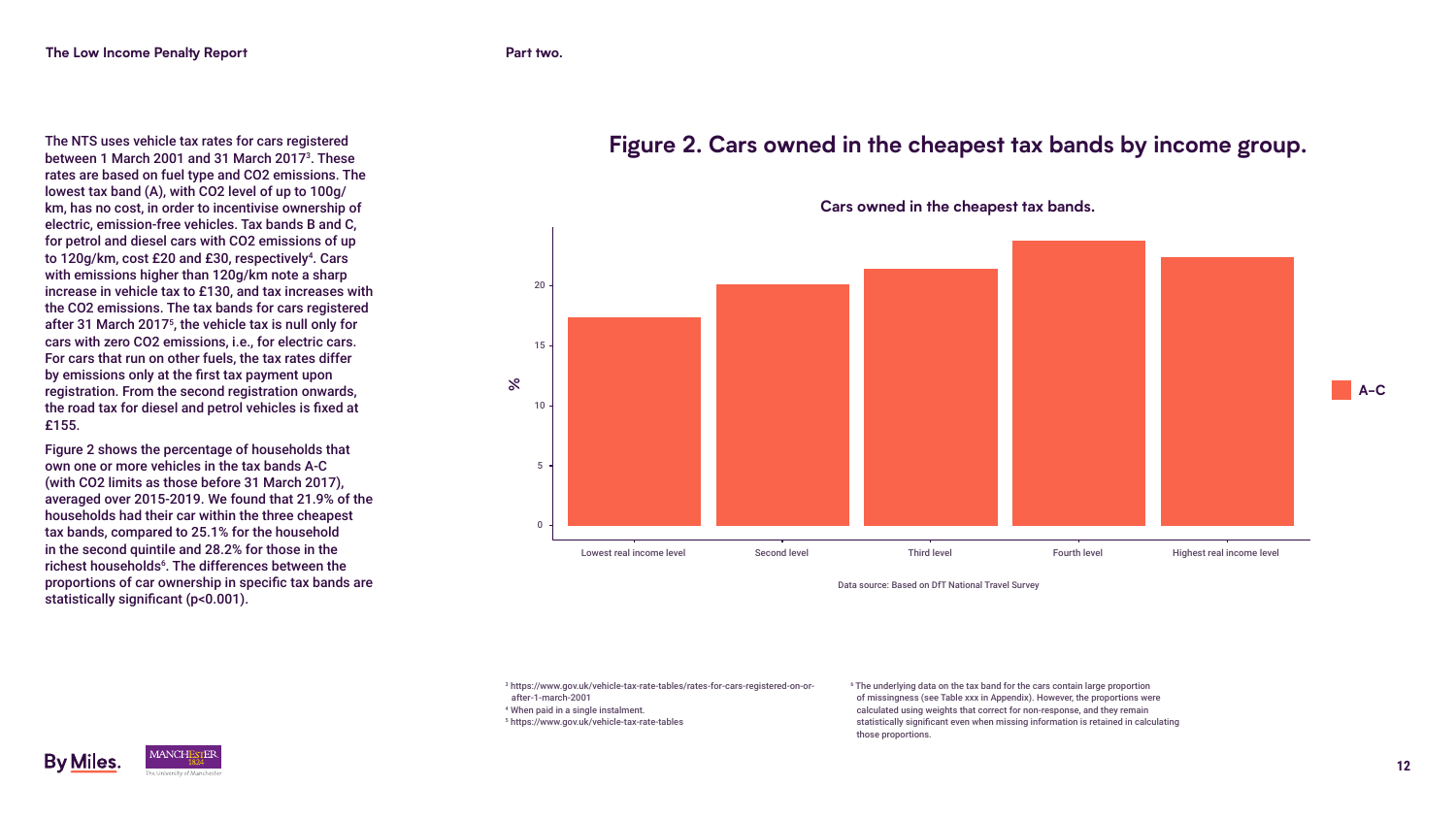

The second piece of evidence is the proportion of car ownership by age of the vehicle. In Figure 3, we present the percentage of car ownership by age of the car (i.e. if the car is less than three years old) and household income quintile. We observe that 15.2% of households in the lowest income quintile and 16.7% in the second quintile own a newer car, compared with almost twice as many high-income households (28.1%). This difference is statistically significant (p=0.017).

#### **Figure 3. Proportion of households owning cars younger than 3 years.**









**Age of cars owned.**



Data source: Own elaboration based on NTS data averaged over 2015-2019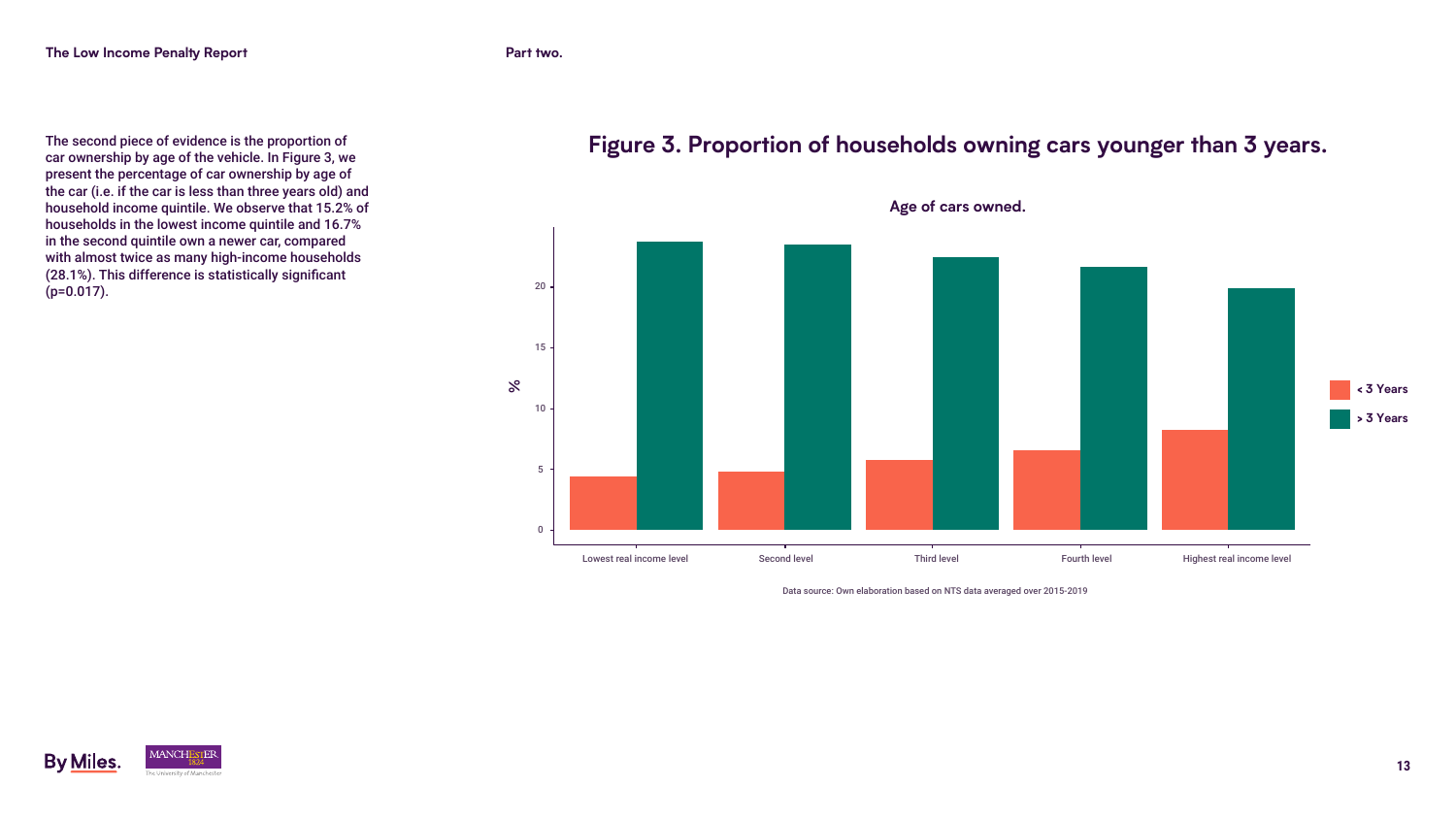

**The Low Income Penalty Report**

# Lower income households driving less and making

fewer trips.





# **Part three.**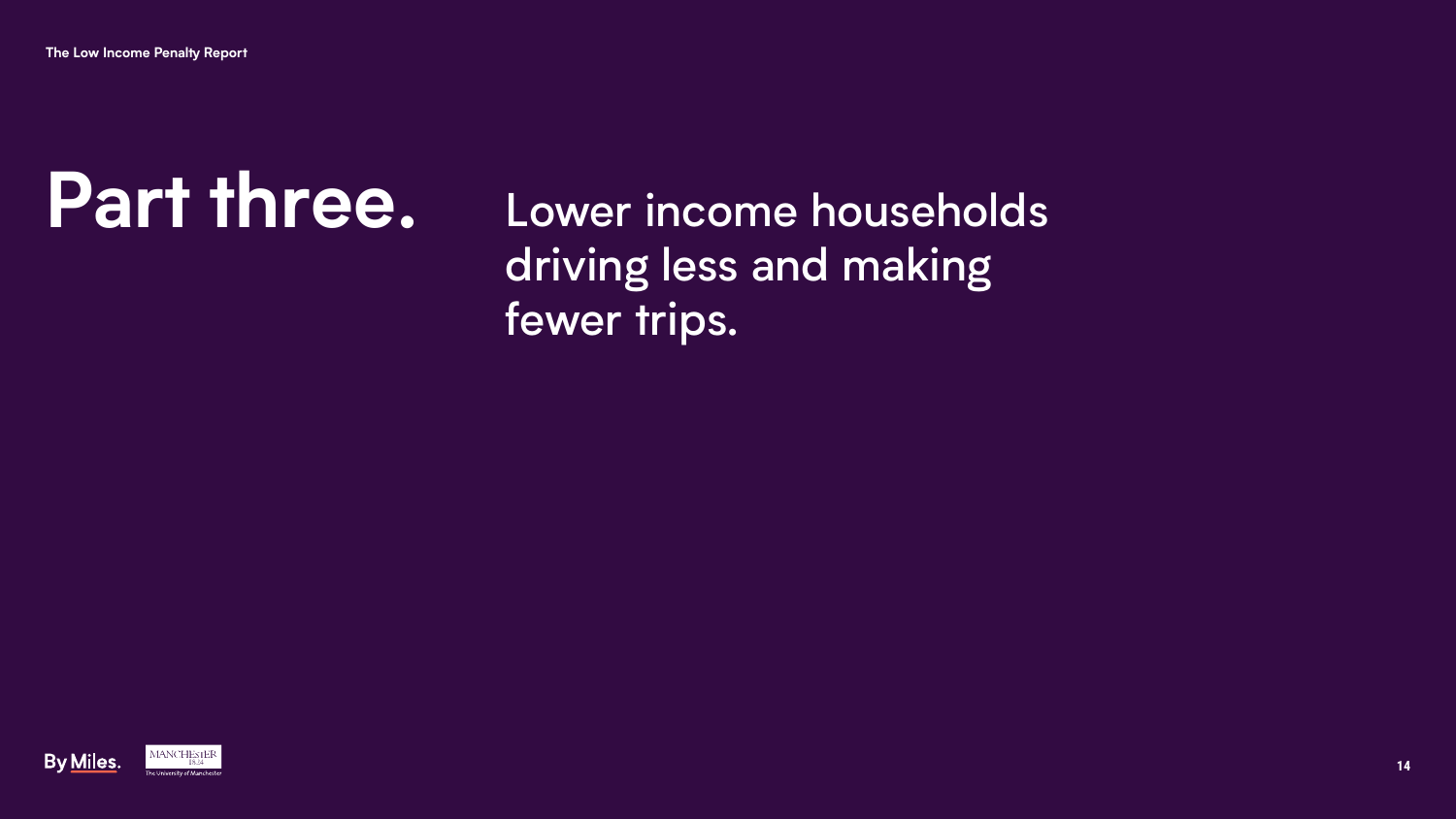

There are several indicators that can be used to measure travel behaviour. In the previous section, we considered whether households owned a car, and how many cars are in the household. Now, we look into total distance traveled and the number of trips made and how they vary with the gross income of the household. We have also used inequality indices to assess the extent of the differences in travel and driving patterns between the poor and rich households.

Figure 4A shows that between 2002-2019, the lowest income households had fewer drivers, made nearly 20% fewer trips and traveled 40% fewer miles in total than the average household. The second quintile households, which also fall below the median income in the UK, also make noticeably fewer trips than those in higher quintiles when compared with the average. The number of trips made is broadly similar, but the lowest income households make around 17% fewer trips per person than the average. Households in the highest quintile make about 10% more trips. Analogous patterns of the association with income can be observed for the average distance travelled by households. Possible explanations for this may be that people in the lower income groups are more likely to be economically inactive, or have already reached the retirement age and have no need to commute.

### **Figure 4A. Travel behaviour by income quintile.**











Data source: Based on DfT National Travel Survey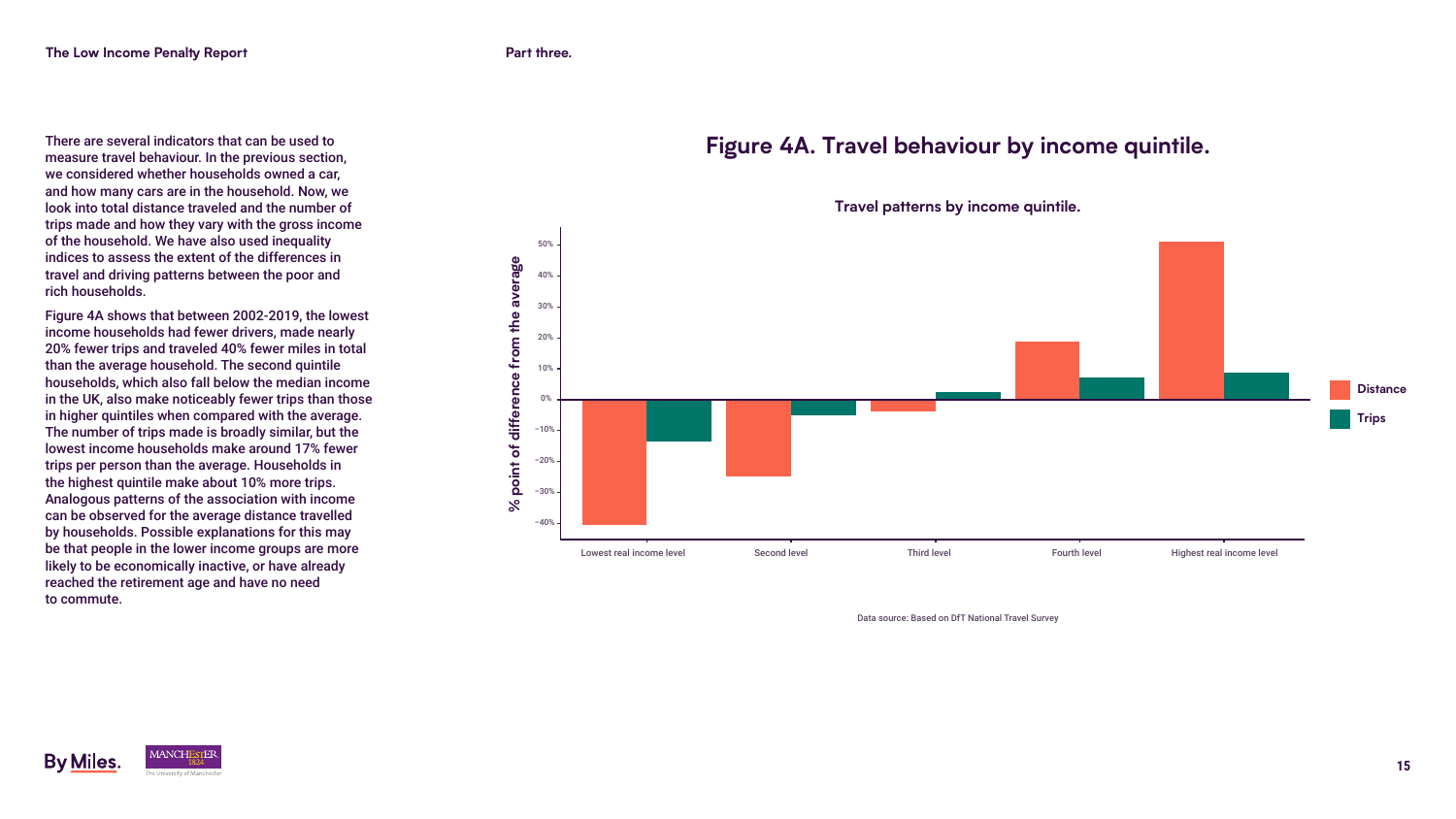

In Figure 4B, we present the distribution of the average distance travelled weekly by car or a van (as a driver) over a period 2015-2019, disaggregated by income quintile. We observe that there is a considerable positive skewness, that is, there are relatively many atypical observations with very high mileage, so-called outliers. The average distance travelled by these outlier households increases with income level. We also observe that the variability in the average distance, as expressed by the "whiskers" of the boxplots, is also the lowest for the poorest households.





#### **Figure 4B. Travel behaviour by income quintile.**



**Total average weekly distance travelled by car/van per household, 2015−2019**

Data source: National Travel Survey 2015-2019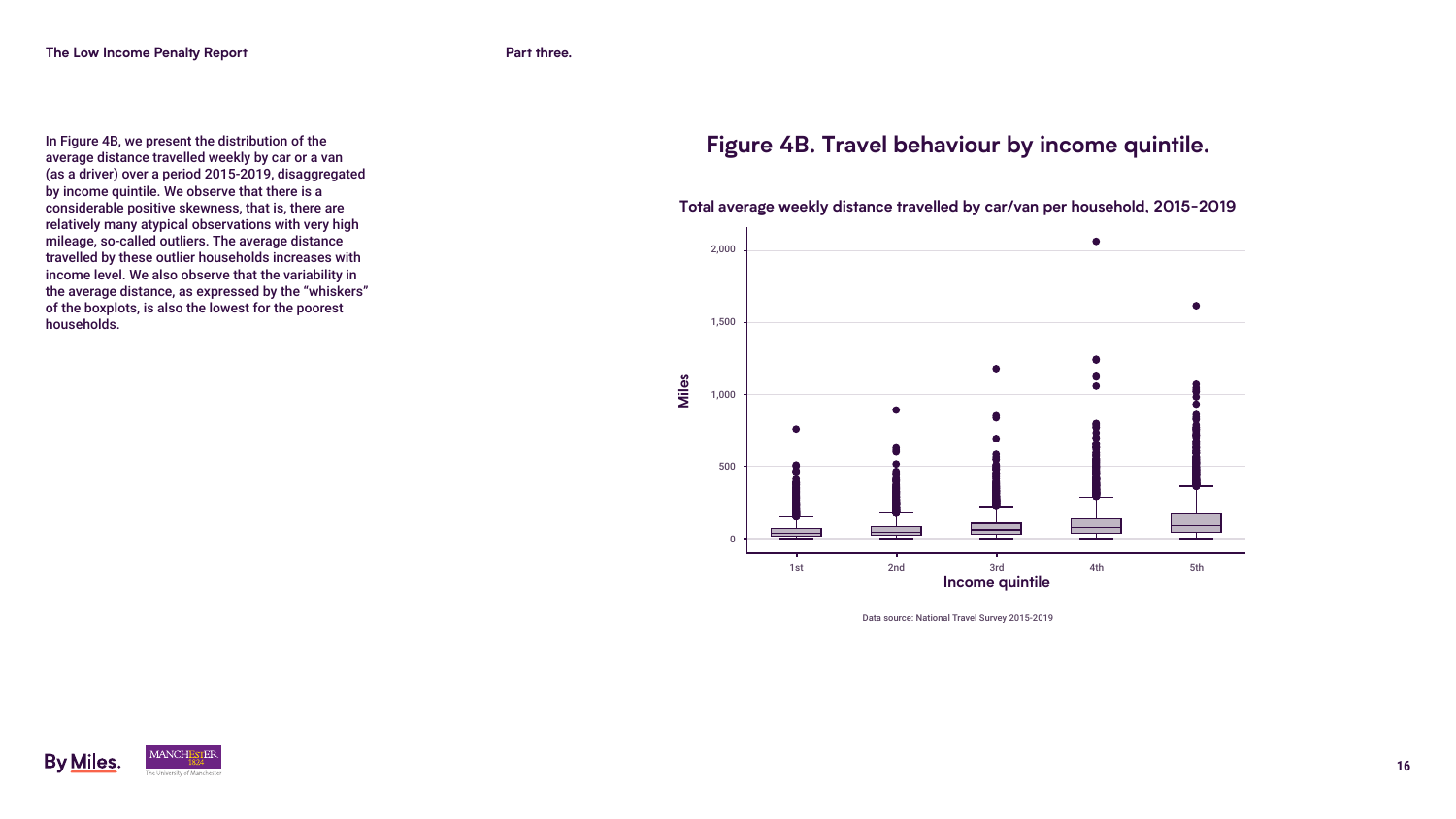

The reality: Lower income households paying a 'Poverty Premium' for driving.





# **Part four.**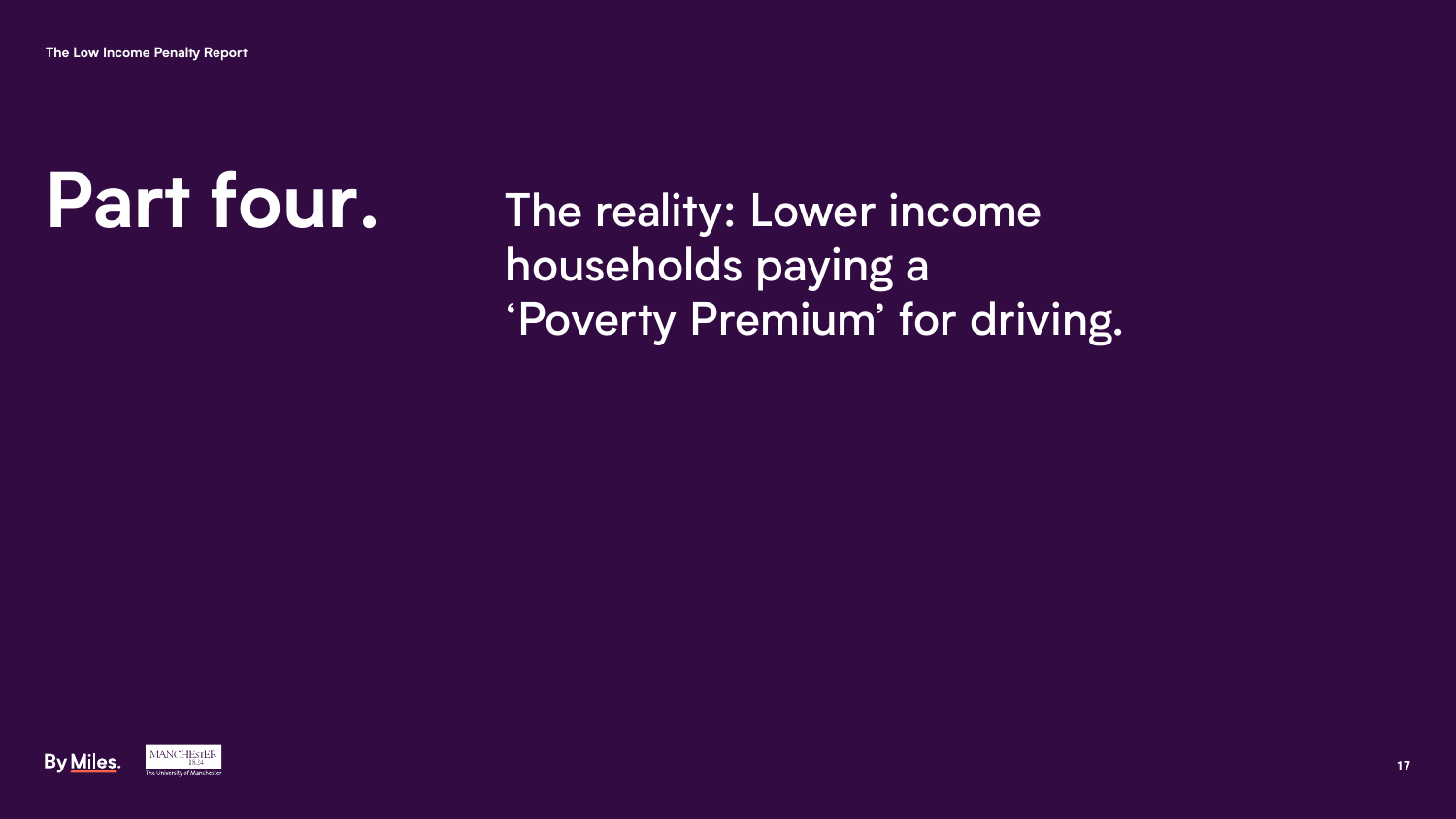The 'poverty premium' is the additional cost that households on low incomes and in poverty pay for essential products and services, compared with higher income households. Around 14.5 million people in the UK, that, according to the DWP Households Below Average Income survey in 2019/20, live in poverty (JRF 2021).

In this section, we investigate the Family Expenditure Survey in the UK from April 2019 to March 2020. We explore the average weekly household expenditure on goods and services in the UK by income level.

Regarding the purchase of vehicles, many households in England opt to buy cheaper, second-hand vehicles, with virtually no households in the lowest decile purchasing new cars, as depicted in Figure 5.7



### **Figure 5. Purchase of new and second-hand cars by income level.**

**Purchase of vehicles by gross income decile group.**









**Purchase of new cars and vans**

**Purchase of second-hand cars or vans**

Data source: Family Expenditure Survey, Table A6

 $^7$  We note that the sample sizes for the expenditures on cars in the low income deciles are small when compared with higher deciles.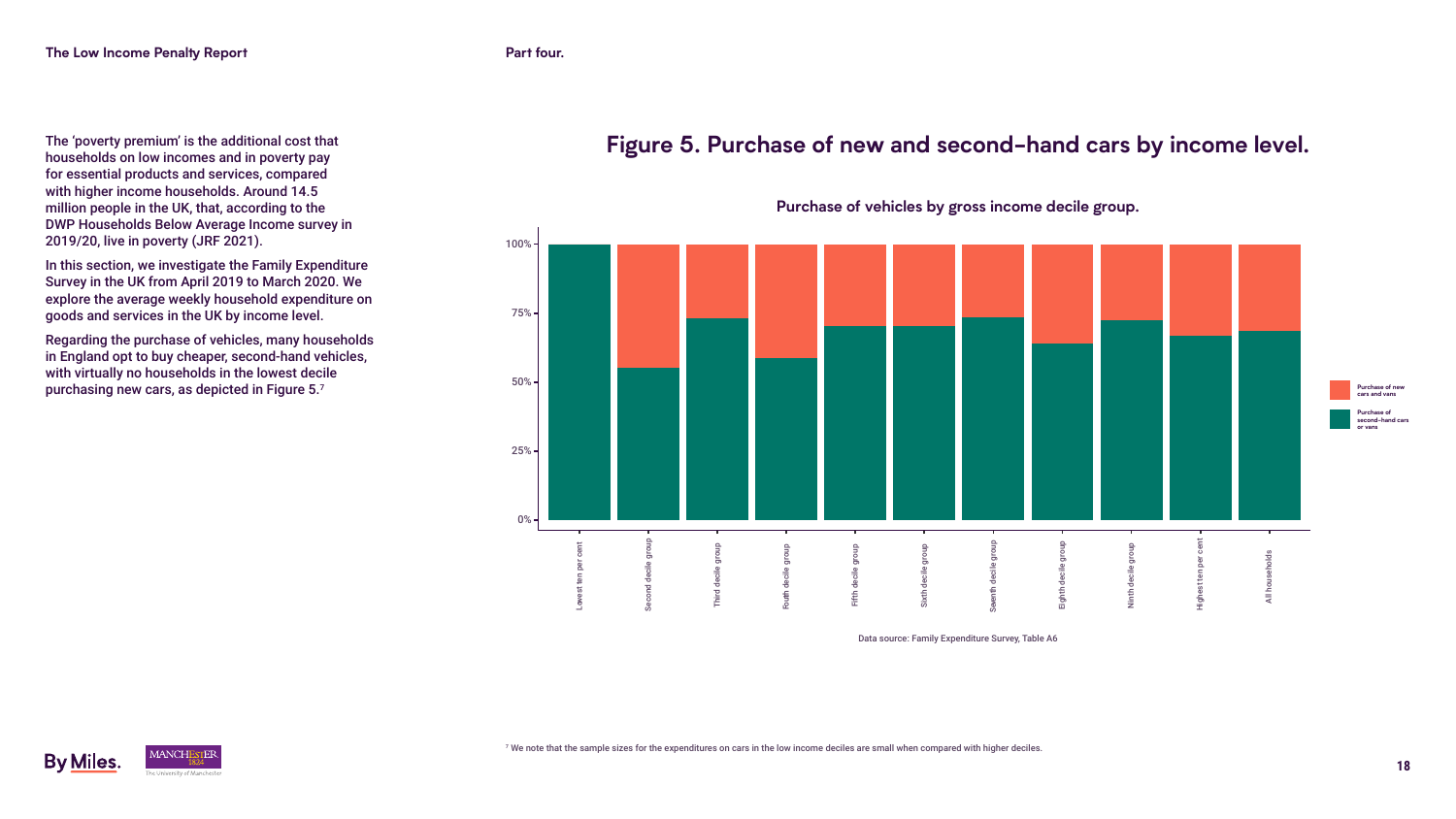

In this section, we apply an inequality index. The aim is to analyse the variations between the income quintiles for the period 2002 to 2019 in England. We consider the 20:20 ratio that measures the correspondence between the highest and lowest income levels.

An index being equal to one means that there is no inequality across the income quintiles. If the index is below 1, the low-income groups are making more trips and travelling further for each mode of transport considered – and the reverse is true if the index is over one.

In Figure 6, we present the 20:20 ratios for the various modes of transport calculated for the distance travelled and trips made. This shows that walking is the most equal mode of transport across income levels, though the index suggests that the households in the lowest quintile are walking marginally more than the richer households. It is the buses that the poorer households use considerably more than higher income households (both in distance and trips), as well as taxis and minicabs, in terms of the number of trips.

Interestingly, those in the top 10% of household incomes cover longer distances when cycling, but do not make many more trips than the lowest 10% income households. The distance covered by the richest households when driving cars is about four times larger than for the poorest households. The highest inequality in travelled distance, with a ratio of more than seven, can be observed for other forms of transport, while any inequalities in the number of trips are slightly smaller.



## **Figure 6. 20:20 ratio for trips stages and distance in England from 2002-2019.**



## **Inequality index.**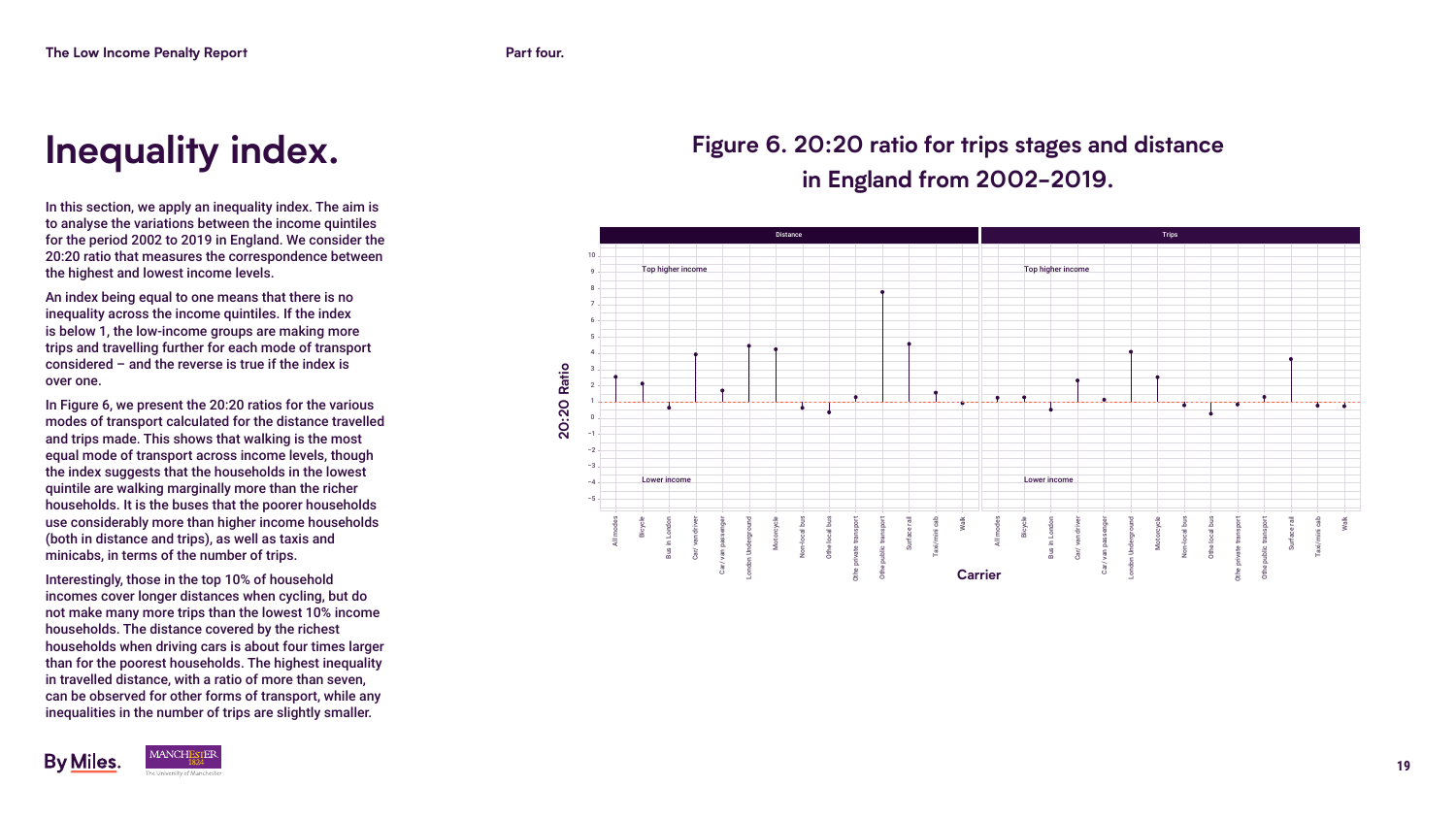

**The Low Income Penalty Report**

Tackling inequality: Time for change.

# **Part five.**



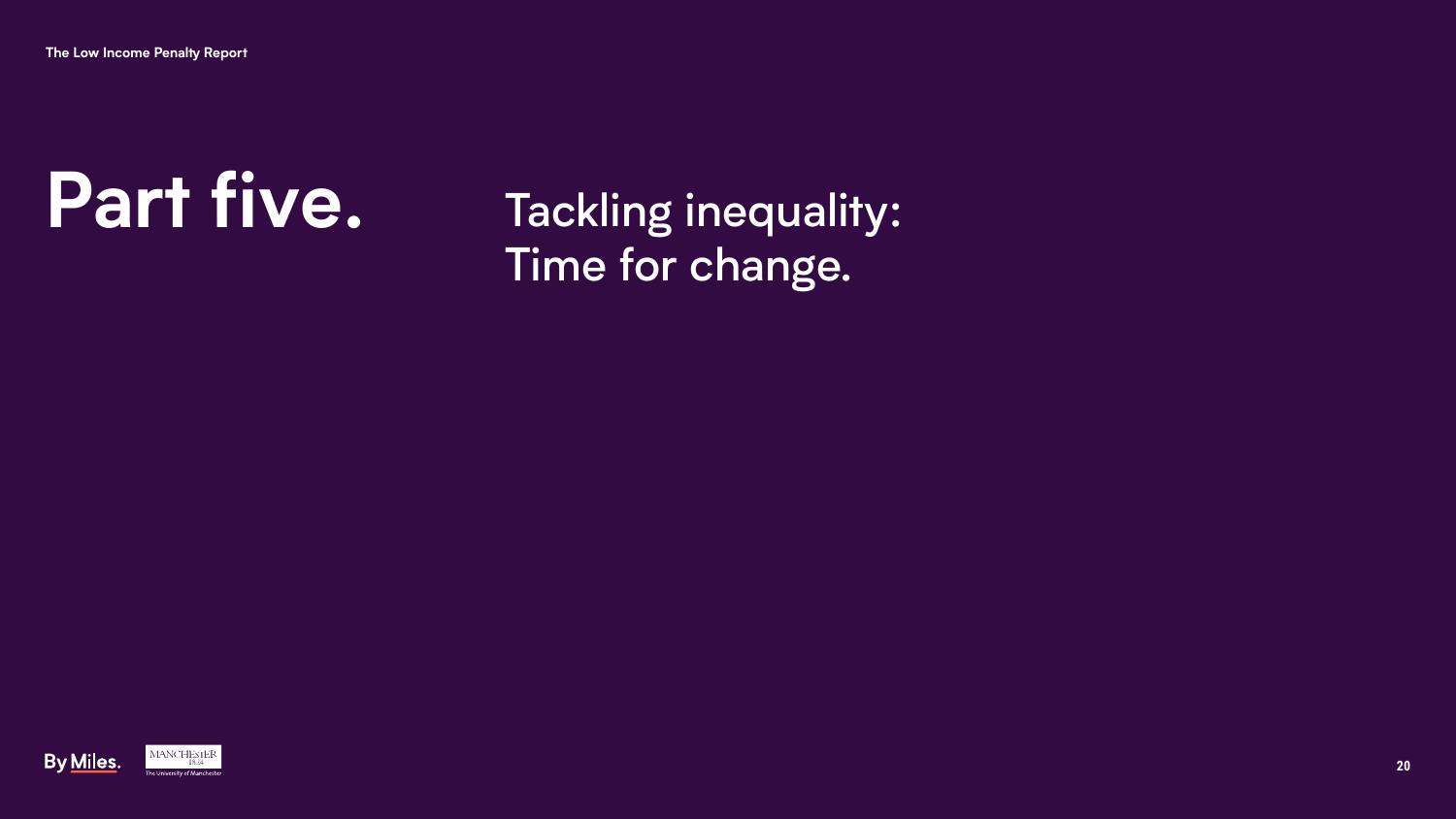

#### **The key recommendations:**





As stated in the introduction, policies that aim to tackle problems related to car use, such as emissions, congestion and limited parking space always carry a social cost (Banister 2019).

On one hand, it is generally acknowledged that alternative modes of transport (public transport, walking and cycling) need to be a part of sustainable policies (European Commission 2004). On the other hand, it's also clear that cars are a ubiquitous form of motorised transport and the share of the car travel model remains relatively constant, even despite reduction in absolute terms (Stapleton et al. 2017; Heinen and Mattioli 2019).

Current mobility culture in the UK gives advantages to those more affluent and already highly mobile, but deprives the poor of mobility opportunities (Lucas et al. 2019). This is because pricing strategies for car tax and insurance typically affect those car users who have little choice about the mode of transportation and distance travelled, especially if they are less affluent households (Banister 2019). This exclusion can be a key barrier to training and employment and can lead to social isolation (Lucas et al. 2019; Lutz 2014). Therefore, it is important that the current policies make the current technologies more inclusive so that they can help to reduce inequalities, rather than propagate them.

Car tax should be ring-fenced and actually spent on improving our roads – not just for drivers. This revenue is vital to fund the maintenance and building of our road network, and could also be used to improve public transport infrastructure or support the transition to electric vehicles, which would also benefit households without a car.<sup>\*</sup> **2**

Provide incentives for low-income households, especially those in forced car ownership (e.g. where there are few public transport services available or it is unsafe to walk and cycle) to replace their cars with newer and more efficient ones. This can be done based on the existing Motability Scheme for those in receipt of a qualifying mobility allowance. **4**

Create a road tax system that not only takes into account the emissions and weight of the car, but also the number of miles travelled, replacing VED and Fuel Tax. This system would offset the penalty paid by the low-income households who travel less. Road pricing is the best alternative to support the need to replace tax revenue from Fuel Duty (we further point out that VAT is also paid at 20% on fuel), which would otherwise be lost.

**1**

Apply the pay-by-mile tax at time of MOT, as this will be a low tech and straightforward way of levying the fee and could be applied as a per-mile rate once annual mileage is recorded. Drivers from low income households who travel a lot still travel less than those in more affluent ones (Figure 4B), so are unlikely to be penalised by a pay-by-mile model. The so-called rebound effect (i.e. increase in vehicle fuel efficiency leading to more car travel) is likely to be smaller for lowincome households\*\* when compared with more affluent ones. **3**





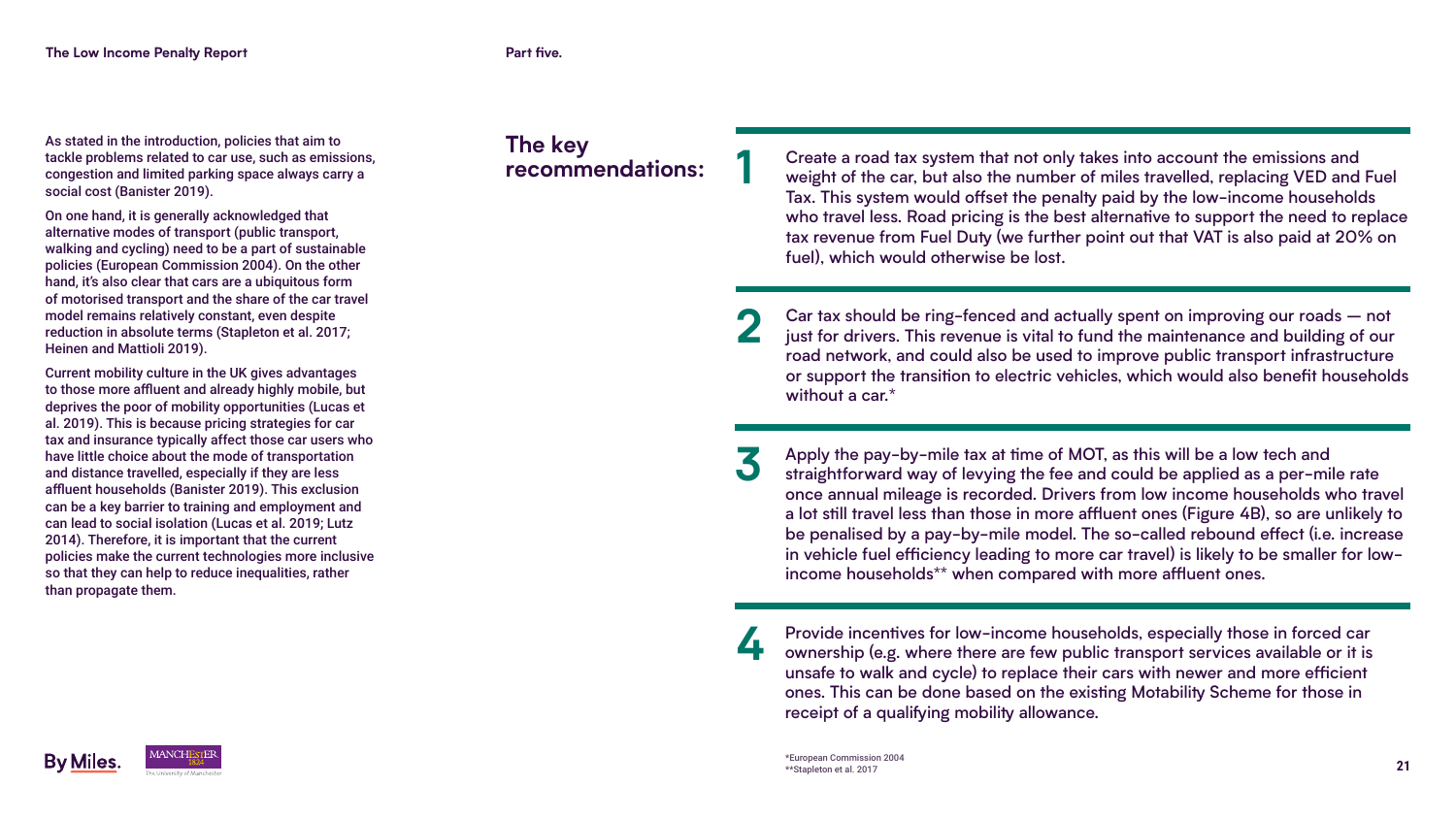

## **References.**

- **1** Banister, D. (2018). Inequality in transport. Oxford: Alexandrine Press.
- **2** Banister, D. (2019) Transport for all, Transport Reviews, 39:3, 289-292, DOI: 10.1080/01441647.2019.1582905
- **3** Department for Transport. (2020). National Travel Survey, 2002-2019. [data collection]. 14th Edition. UK Data Service. SN: 5340, http://doi. org/10.5255/UKDA-SN-5340-10.
- **4** European Commission (2004). Reclaiming City Streets for People: Chaos Or Quality of Life?. Office for Official Publications of the European Communities. Directorate-General for the Environment, & European Commission. ISBN 92- 894-3478-3.
- **5** Hail, Y., & McQuaid, R. (2021). The Concept of Fairness in Relation to Women Transport Users. Sustainability, 13(5), 2919. DOI: https://doi. org/10.3390/su13052919.
- **6** Heinen, E., & Mattioli, G. (2019). Does a high level of multimodality mean less car use? An exploration of multimodality trends in England. Transportation, 46(4), 1093-1126.
- **7** Hood, A. and Waters, T. (2017). Living Standards, poverty and inequality in the UK 2017-18 and 2021-22. Institute for Fiscal Studies. Available at: www.ifs.org.uk/uploads/publications/comms/ R136.pdf [Accessed 27 July 2021].
- **8** Joseph Rowntree Foundation (JRF) (2021) UK Poverty. The leading independent report. Joseph Rowntree Foundation, January 2021, York, UK. Available at: https://www.jrf.org.uk/report/ukpoverty-2020-21. [Accessed 27 July 2021]



**9** Karner, A., London, J., Rowangould, D., & Manaugh, K. (2020). From transportation equity to transportation justice: within, through, and beyond the state. Journal of planning literature, 35(4), 440-459.

**10** Lucas, K., Stokes, G., Bastiaanssen, J., & Burkinshaw, J. (2019). Inequalities in mobility and access in the UK transport system. Foresight. Available at: https://assets.publishing.service. gov.uk/government/uploads/system/uploads/ attachment\_data/file/784685/future\_of\_mobility\_ access.pdf [Accessed 25 July 2021].

**11** Lutz, C. (2014). The US car colossus and the production of inequality. American Ethnologist, 41(2), 232-245.

**12** Stapleton, L., Sorrell, S., & Schwanen, T. (2017). Peak car and increasing rebound: A closer look at car travel trends in Great Britain. Transportation Research Part D: Transport and Environment, 53, 217-233.

**13** Stokes, G., & Lucas, K. (2011). National travel survey analysis. Transport Studies Unit, School of Geography and the Environment. Available at: https://www.tsu.ox.ac.uk/pubs/1053-stokeslucas.pdf [Accessed 27 July 2021].

**14** ONS (2020) Household Disposable Income and Inequality, UK, 2019/20 - Reference Tables.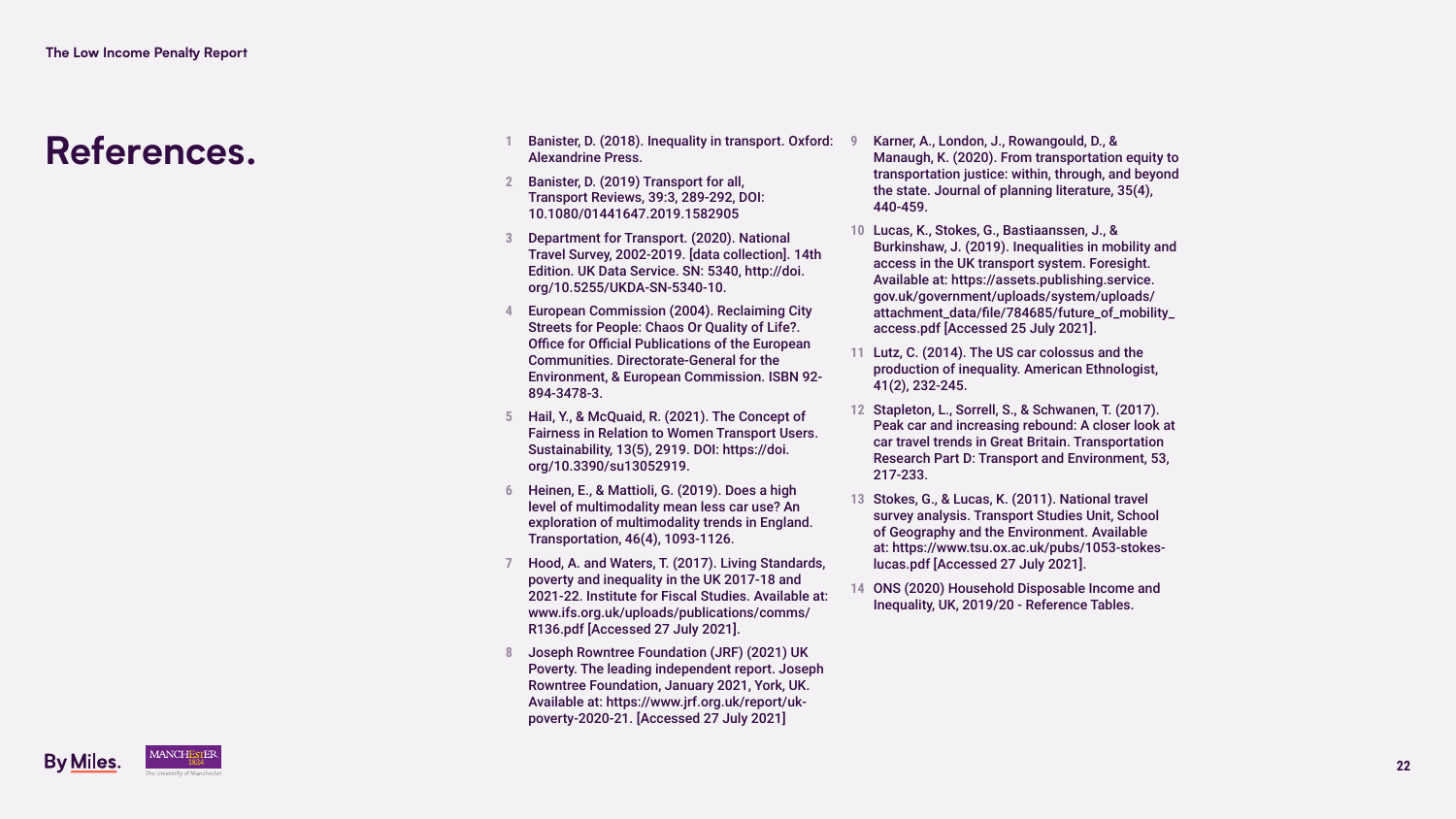

About By Miles. By Miles is the UK's leading provider of pay-by-mile car insurance, aimed at those who drive under 7,000 miles a year.







By Miles is the UK's leading provider of payby-mile car insurance, aimed at those who drive under 7,000 miles a year. The company regularly campaigns for fairer treatment of UK motorists, having launched a number of initiatives since its pay-by-mile policies launched in 2018.

During lockdown, CEO and founder James Blackham encouraged insurers to partially refund premiums while people weren't driving. By Miles has been petitioning Grant Shapps to introduce pay-by-mile car tax for several years, and recently submitted a detailed proposal to the Transport Committee on how a pay-as-you-go model could be introduced.

The company also published its Low Mileage Penalty report in 2020, suggesting that over 19 million low mileage UK drivers were being overcharged for car insurance.

The pay-by-mile policy is simple. Drivers pay a small upfront sum for an annual policy and are then billed at the end of each month for the miles they drive.

Over 100 million miles have been insured on By Miles policies to date. The policies are fully comprehensive, underwritten by a panel of experienced insurers including Zurich Insurance Plc, and as of 29th July 2021 were rated 4.5 out of 5 stars on Trustpilot. By Miles was voted 'Car Insurance Provider of the Year' at the Insurance Choice Awards 2020 and 2019.

Find out more and get a quick quote in under a minute at **[www.bymiles.co.uk](http://www.bymiles.co.uk)**

#### **Further reading:**

**[James Blackham campaigns for insurance refunds during lockdown:](http://www.theguardian.com/money/2020/sep/05/car-insurance-claims-premiums-uk-lockdown)**  [www.theguardian.com/money/2020/sep/05/car-insurance-claims-premiums-uk-lockdown](http://www.theguardian.com/money/2020/sep/05/car-insurance-claims-premiums-uk-lockdown) **[Sign the petition to introduce pay-by-mile road tax for a fairer, greener future:](https://www.change.org/p/introduce-a-pay-per-mile-road-tax-to-cut-emissions-and-build-a-fairer-greener-future)** [www.change.org/p/introduce-a-pay-per-mile-road-tax-to-cut-emissions-and-build-a](https://www.change.org/p/introduce-a-pay-per-mile-road-tax-to-cut-emissions-and-build-a-fairer-greener-future)[fairer-greener-future](https://www.change.org/p/introduce-a-pay-per-mile-road-tax-to-cut-emissions-and-build-a-fairer-greener-future)

**[Read the detailed proposal submitted to the Transport Committee](http://committees.parliament.uk/writtenevidence/22813/pdf)  [about how pay-by-mile car tax could work:](http://committees.parliament.uk/writtenevidence/22813/pdf)**

[committees.parliament.uk/writtenevidence/22813/pdf](http://committees.parliament.uk/writtenevidence/22813/pdf)

**[Read the 2020 By Miles Low Mileage Penalty report:](http://www.bymiles.co.uk/low-mileage-penalty)**  [www.bymiles.co.uk/low-mileage-penalty](http://www.bymiles.co.uk/low-mileage-penalty)







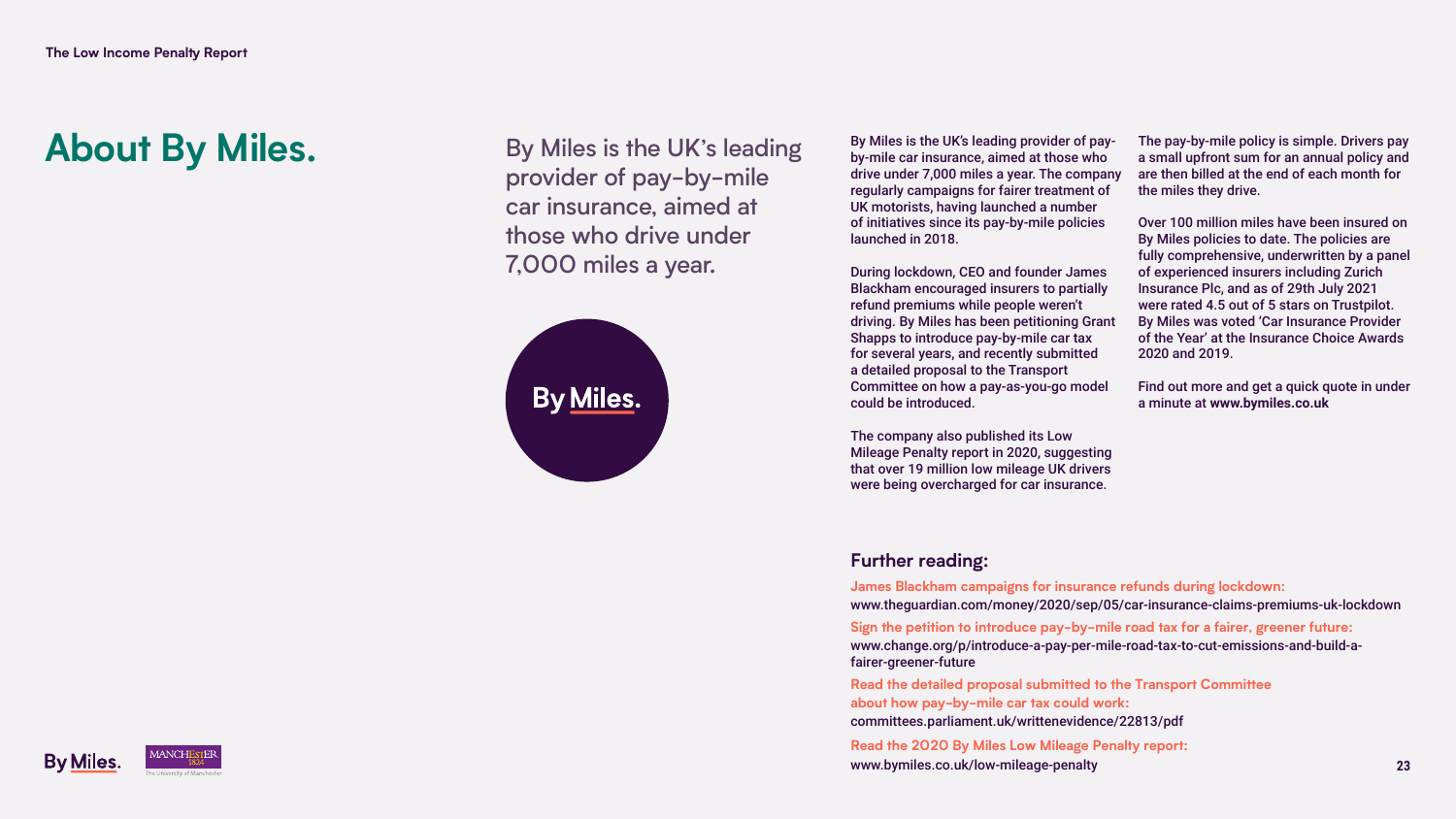

**Authors'note** Dr Diego Perez Ruiz and Dr Arkadiusz Wiśniowski, University of Manchester, Social Statistics Department.



**The Low Income Penalty Report**







The issues we uncovered as part of our research are hugely important and relevant to today's society.

One key theme that kept presenting itself throughout, is that all the existing systems for taxing road users seem purely car-based. This means that the weight, type and fuel type of a vehicle is accounted for, rather than focussing on the behaviour and habits of the driver.

When you explore this theme further, it becomes clear that this system is unsustainable and ultimately will not result in fulfilment of the desired outcome, which is to collect tax from road users, while encouraging drivers to do whatever they can to reduce their car's emissions. Our research shows that lower income households drive less often and cover shorter distances, so on a base level they are paying more in car tax, though they use the roads the least.

Current mobility culture in the UK gives advantages to those more affluent and already highly mobile, but deprives the poor of mobility opportunities. If you take the vehicle purchasing process for instance, many households in England opt to buy cheaper, second-hand vehicles, with virtually no households in the lowest income decile purchasing new cars.

Lower cost cars tend to be less efficient and create more emissions, so to influence greener driving we must either incentivise less driving or make hybrid and electric vehicles equally affordable.

It's crucial we solve issues like this, as they can often have serious implications for social exclusion, equality of opportunities, wellbeing and quality of life.

However, policies that aim to tackle problems related to car use, such as emissions, congestion and limited parking space always carry a social cost.

This research supports the view that policy needs to put people first, especially those from disadvantaged backgrounds, not cars.